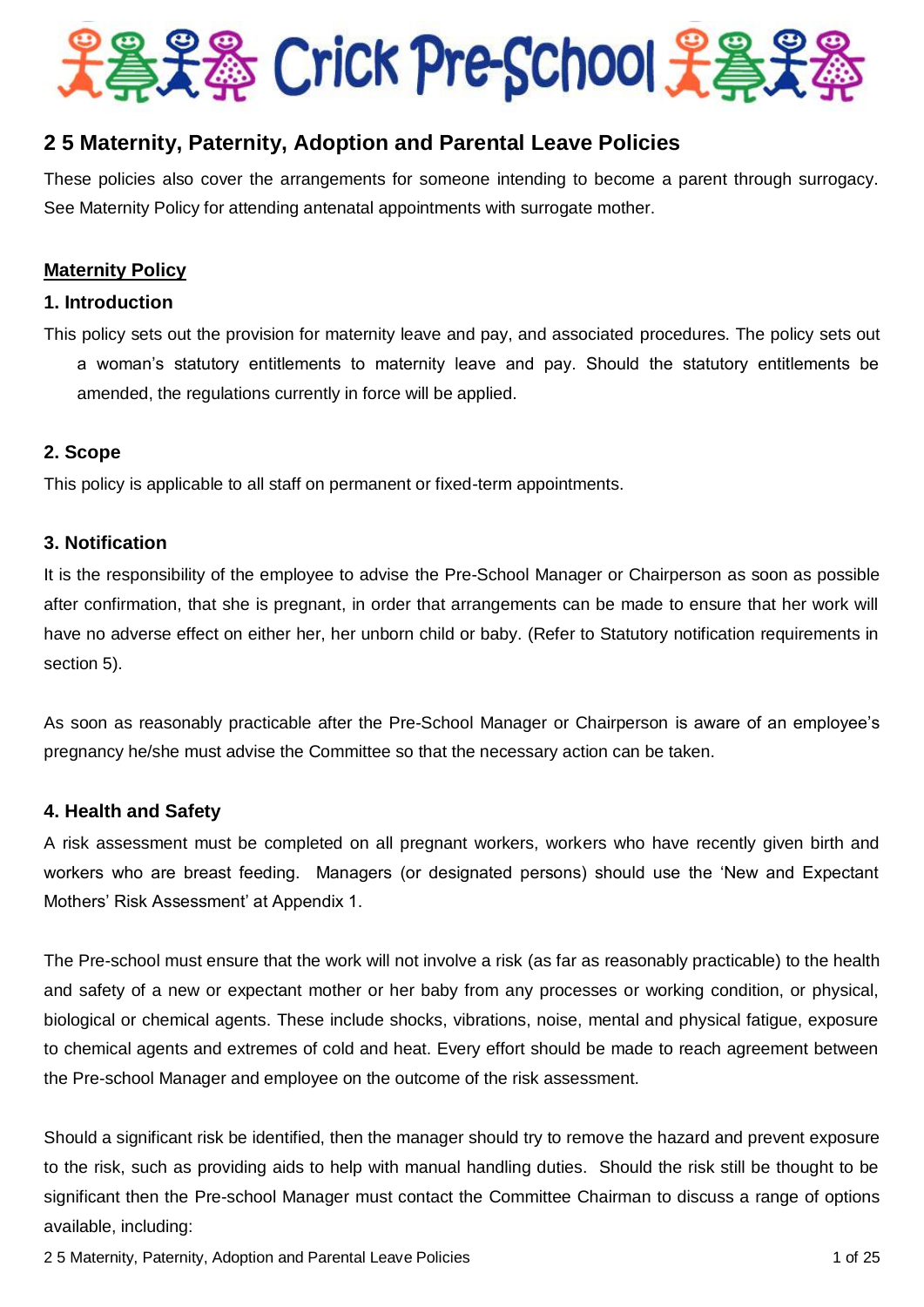

- Temporarily adjust the employee's working conditions and/or hours of work
- Offer her suitable alternative work if any is available, such as administration or clerical work, on terms and conditions no less favourable than her normal ones
- As a last resort, suspend her from work for as long as necessary to protect her safety and that of her child ensuring a letter is issued to explain why.

Should a situation arise when a pre-school child or sibling poses a potential health risk the Committee Chairman, Pre-School Manager and the pregnant member of staff will assess the situation on a case by case basis. If it is agreed that a risk is present then paid time off will be given until the risk is deemed passed.

# **5. Statutory Maternity Leave**

Any woman, regardless of length of service or hours of work, is entitled to a minimum of 26 weeks ordinary maternity leave. A woman with at least 26 weeks continuous service by the 15th week before their expected week of childbirth (EWC) will be entitled take additional maternity leave immediately after ordinary leave of up to a further 26 weeks (bringing the total leave allowance up to 52 weeks).

The employee must notify the Pre-School committee of her intention to take maternity leave by the 15th week before her EWC (or as soon as is reasonably practicable). She must tell us:

- that she is pregnant
- the expected week of childbirth
- provide in writing when she wishes to start her maternity leave (refer to points below)

The notified date of the start of maternity leave may be amended provided the Pre-School is given at least 8 weeks notice of the change (or as soon as is reasonably practicable).

Maternity leave cannot begin before the 11th week before the expected week of childbirth, and will start automatically if the employee is absent from work wholly or partly due to the pregnancy after the beginning of the 4th week before the expected week of childbirth.

The Pre-School will confirm in writing, within 28 days of notification of the pregnancy, the employee's maternity pay and leave entitlement and the expected date of return to work if the full entitlement to leave is taken. The Pre-School will assume that the full leave entitlement will be taken unless notified otherwise.

An employee has the right to return to work at any time before the end of the total period of maternity leave (subject to 2 weeks compulsory leave after the birth). If she wishes to return before the end of the period of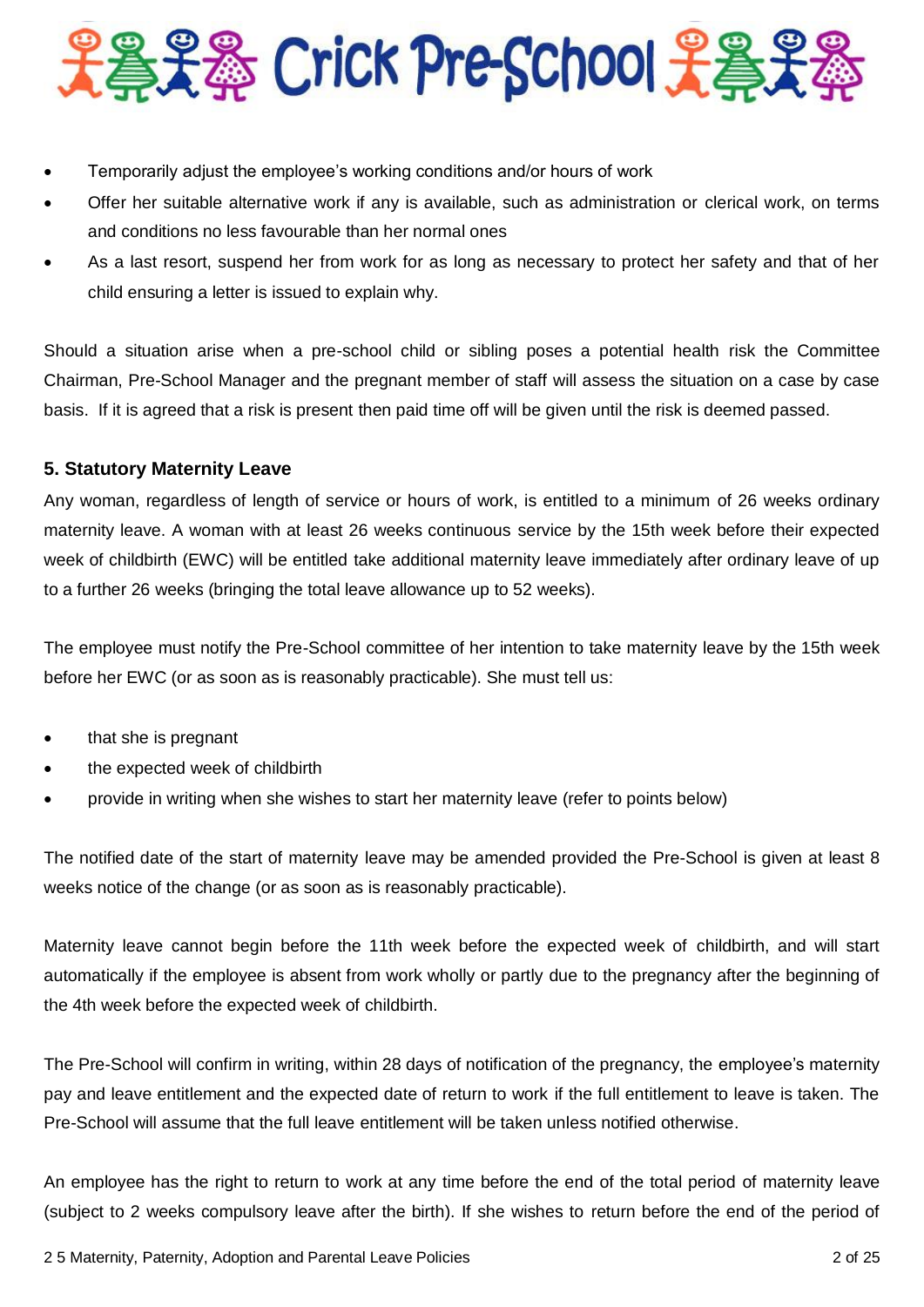

either ordinary or additional maternity leave she is required to give the Pre-School 8 weeks notice before the return date.

Childbirth is the birth of a child, or a stillbirth from the 25th week of pregnancy. In such circumstances, these Maternity Procedures would apply. A miscarriage earlier than 25 weeks would be treated as sickness absence.

# **6. Pay during Statutory Maternity Leave**

A pregnant woman will normally qualify for 39 weeks statutory maternity pay (SMP) provided that she:

- Has been continuously employed by the Pre-School for at least 26 weeks continuing into the 15th week before the baby is due (the "qualifying week");
- Has an average weekly earnings of not less than the lower earnings limit for National Insurance contributions;
- Is still pregnant at the beginning of the 11th week before the expected week of childbirth, or has had the baby by that time;
- Has provided medical evidence of the date the baby is due at least 21 days before the maternity absence is due to start, by sending in her 'Mat B1'certificate.

The maternity pay period can start any time from the 11th week before the expected week of childbirth and will last for a period of 39 weeks.

SMP consists of 9/10ths of earnings for the first 6 weeks of maternity leave, followed by the current standard rate of SMP for the remaining 33 weeks or 90% of earnings for the full 39 weeks if this is less than the current standard rate of SMP.

## **7. Maternity Allowance**

If the employee is not entitled to SMP because her average weekly earnings are below the lower earnings limit, she may be entitled to maternity allowance, which is paid by the Department of Work and Pensions.

## **8. Maternity Leave, Sickness Absence and Annual Leave**

Maternity leave will not be treated as sickness absence and will not, therefore, be taken into account for the calculation of the period of entitlement to sick pay during absence.

If an employee is absent due to a pregnancy-related illness from the 4th week before the expected week of childbirth, she will be transferred onto statutory maternity leave and will not be entitled to receive sick-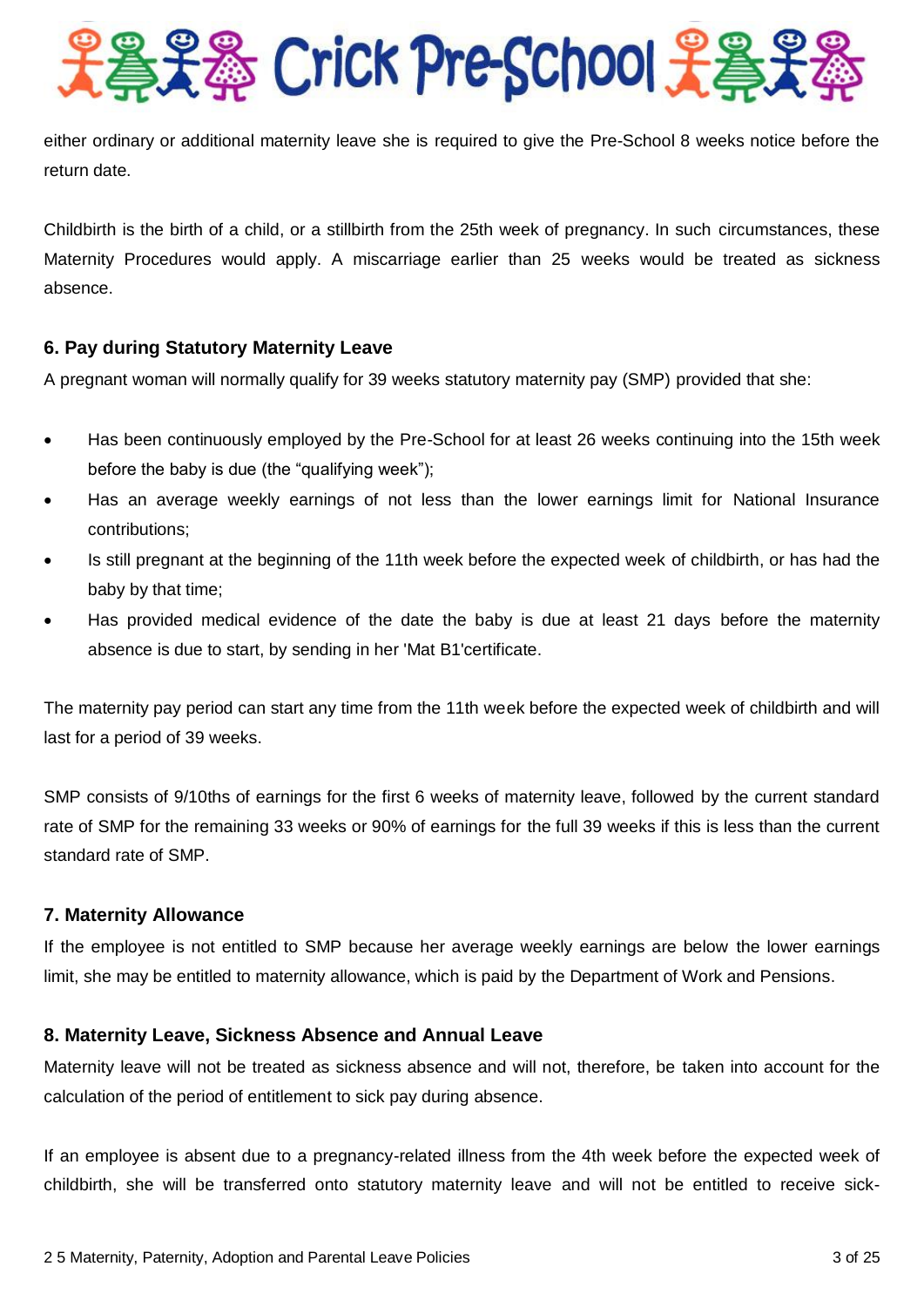

pay/SSP. However, if sickness during pregnancy is not related to the pregnancy itself, an employee will be entitled to receive sick pay/SSP, unless the maternity pay period has already started.

If an employee is unfit to return to work on the expected date of her return from maternity leave, she will be deemed to have returned if a Self Certificate or Fit Note from her doctor is submitted to Pre-School. The provisions of the sick pay scheme shall then apply. Please see 2.7 Staff Sickness and Absence Management Policy.

The period of both paid and unpaid maternity leave, up to a maximum of 52 weeks in total, shall be regarded as service for the purpose of calculating entitlement to leave and shall not affect the annual leave entitlement in the leave year(s) in which the maternity leave falls.

# **9. Return to Work**

Nothing in these Maternity Leave Regulations shall confer on an employee any right to return to work for a period extending beyond the expiry of a fixed-term contract of employment. In these circumstances the employee will be consulted about the renewal or non-renewal of her contract.

An employee returning to work after either ordinary or additional maternity leave does not need to give notice of her return unless she wishes to return early. The Pre-School will assume that the full leave entitlement will be taken unless notified otherwise, and will expect the employee to return to work on the expected return date, as notified to the employee

If an employee wishes to return before the end of the period of either ordinary or additional maternity leave she is required to give the Pre-School 8 weeks notice before the return date.

# **10. Ante-Natal Care**

Every pregnant employee is entitled to ante-natal care, irrespective of whether or not she qualifies for any other statutory or contractual maternity benefits.

Any pregnant employee who, on the advice of a doctor, a registered midwife or a registered health advisor, has made an appointment for ante-natal care has the right not to be unreasonably refused paid time off work, provided:

- she asks her Pre-school Manager/ Committee Chairman for time off work to keep each appointment (with Pre-School's request that this is at the beginning or end of their shift (or if possible, when they are not due to work) to support the smooth running of the Pre-School), and
- she produces a certificate of pregnancy and an appointment card/other document confirming that the appointment has been made (except for the first appointment).

2 5 Maternity, Paternity, Adoption and Parental Leave Policies 4 of 25 Maternity, Paternity, Adoption and Parental Leave Policies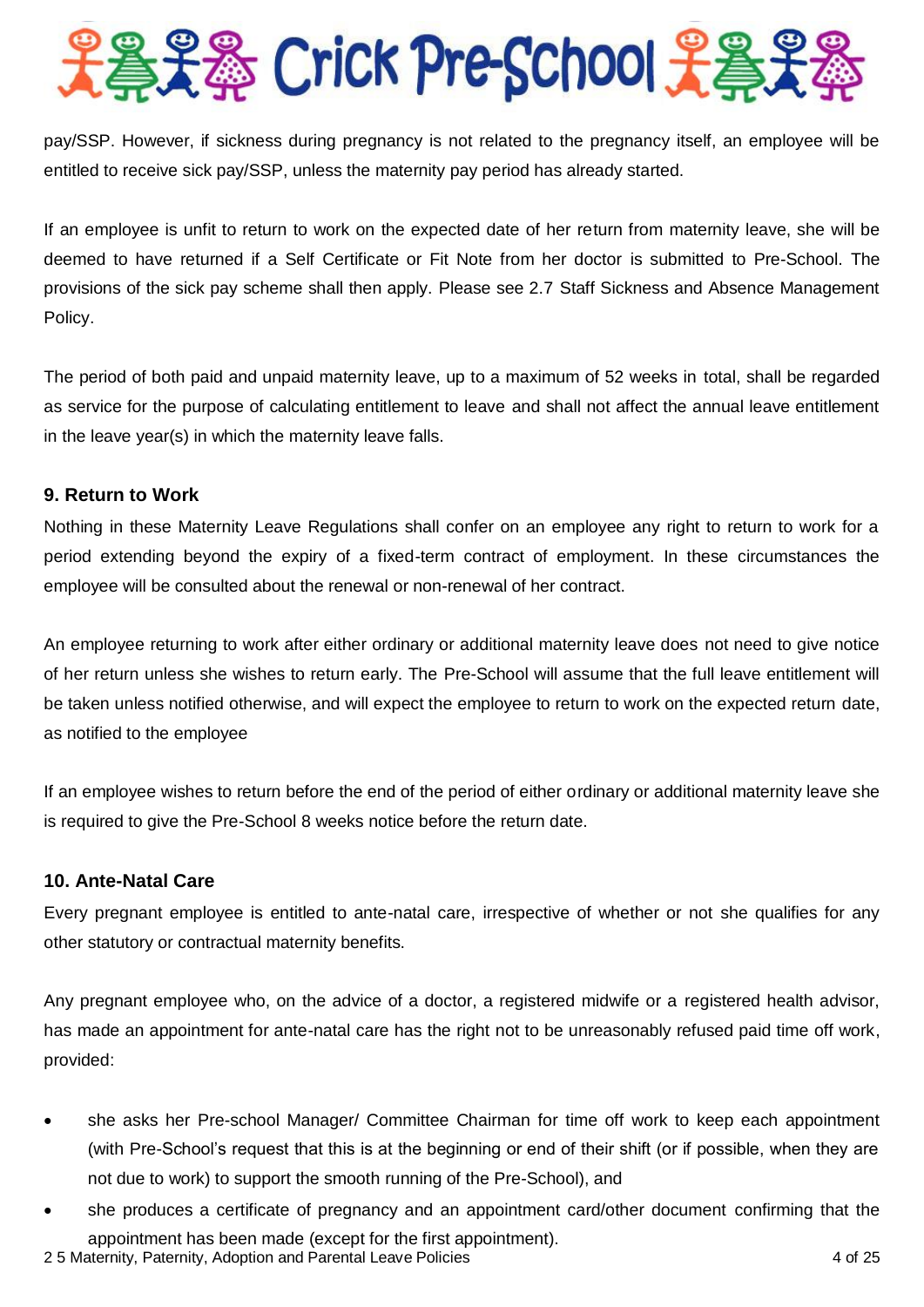

The intended parents in a surrogacy arrangement who are eligible and intend to apply for a Parental Order are entitled to unpaid time off to accompany the surrogate mother to up to two antenatal appointments. Crick Pre-School requires a declaration stating the time and date of the appointment and confirmation that the time taken off is to attend an antenatal appointment with the expectant mother.

# **11. Contract of Employment**

During the 26 weeks of ordinary maternity leave, all contractual benefits, including the right to return to work after the childbirth, but except for remuneration, will be maintained.

During the period of additional maternity leave the contract of employment continues and the employee is entitled to the benefit of the Pre-School implied obligation to her of trust and confidence, and she is bound by her implied obligation to the Pre-School of good faith.

Pregnant employees will be sent a letter setting out their rights, important dates, etc., and reminded of what they need to do at the appropriate time. These procedures are designed to set out an employee's statutory and contractual rights, and to try and ensure that the employee understands what her obligations are.

However, it should be noted that the Pre-School is entitled, at its discretion, to invoke the disciplinary procedure currently in force if an employee fails without good reason to give the required notice, or to return to work on the expected date.

## **Paternity Policy**

## **1. Statement of Intent**

- 1.1 This policy sets out the statutory rights and responsibilities of employees whose wife, civil partner or partner gives birth to a child and gives details of the arrangements for paternity leave and pay.
- 1.2 Paternity leave is also available to adoptive parents where a child is matched or newly placed with them for adoption. Either the adoptive father or the adoptive mother may take paternity leave where the other adoptive parent has elected to take adoption leave.
- 1.3 Paternity leave will not count towards Shared Parental Leave

## **2. Ordinary Paternity Leave**

- 2.1 In order to be eligible for paternity leave an employee must satisfy the following criteria:
	- The employee must be the father of the child or married to: the civil partner or the partner of the child's mother; married to: the civil partner or the partner of the child's adopter, or one of a couple jointly adopting a child; and expect to have responsibility for the upbringing of the child and be making the request to help care for the child or to support the child's mother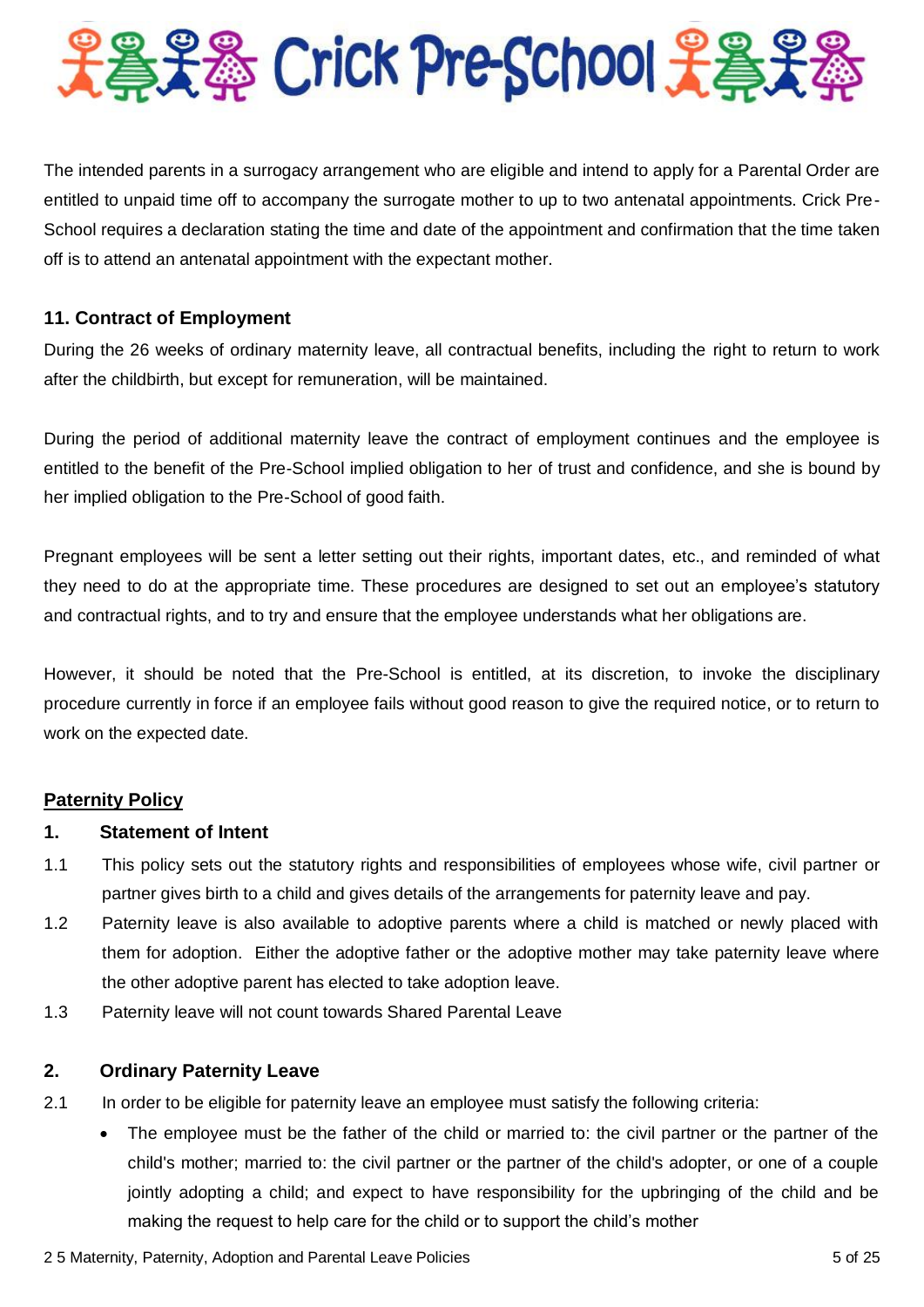

- Have 26 weeks' service at the 15th week before the baby is due to be born, or in respect of an adopted child, the week in which the child's adopter was notified of having been matched with a child
- The employee may be asked to produce evidence of entitlement to paternity leave by signing a self-certification form declaring that he or she meets the statutory eligibility criteria
- 2.2 Paternity leave is granted in addition to an employee's normal holiday entitlement. Paternity leave must be taken in a single block of one or two weeks within eight weeks of the birth or adoption of the child. If the child is born early, it must be taken from the time of birth but within eight weeks of the expected date of childbirth. Ordinary paternity leave can start either from the date the child is born or placed for adoption or from a chosen number of days or weeks after that date. In addition, employees who are the father or partner have the right to take unpaid time off work to accompany expectant mothers on up to 2 antenatal appointments.
- 2.3 To qualify for paternity leave, the employee must have, or expect to have, responsibility for the child's upbringing. Thus paternity leave is not available to biological fathers who are not likely to have parental responsibility for their child.

# **3. Notification – Ordinary Paternity Leave: Birth of a Child**

- 3.1 Where an employee wishes to request paternity leave in respect of the birth of a child, he or she must give the following information in writing no later than 15 weeks before the expected week of childbirth:
	- a) the expected week of the child's birth
	- b) whether they intend to take one or two weeks' leave; and
	- c) the date on which they want paternity leave to start.
- 3.2 The employee may change the date on which they want their paternity leave to start providing they notify Crick Pre-School of the change at least 28 days before leave was due to start.
- 3.3 If an employee has chosen to start paternity leave on a pre-determined date, and the child is not born on or before that date, the employee must change their choice of date and notify Crick Pre-School of the change as soon as possible.
- 3.4 In all cases, the employee must notify Crick Pre-School as soon as possible after the child's birth, of the date on which the child was born.
- 3.5 If the employee has elected to start paternity leave on the date the child is born and they are at work on that date, leave will start the following day

# **4. Notification – Ordinary Paternity Leave: Adoption**

- 4.1 In the case of an adopted child, the employee must give written notice of their intention to take paternity leave no later than seven days after the date on which notification of the match with the child was given by the adoption agency.
- 4.2 The notice must specify the following:
- 2 5 Maternity, Paternity, Adoption and Parental Leave Policies 6 of 25 Maternity, Paternity, Adoption and Parental Leave Policies a) the date the child is expected to be placed for adoption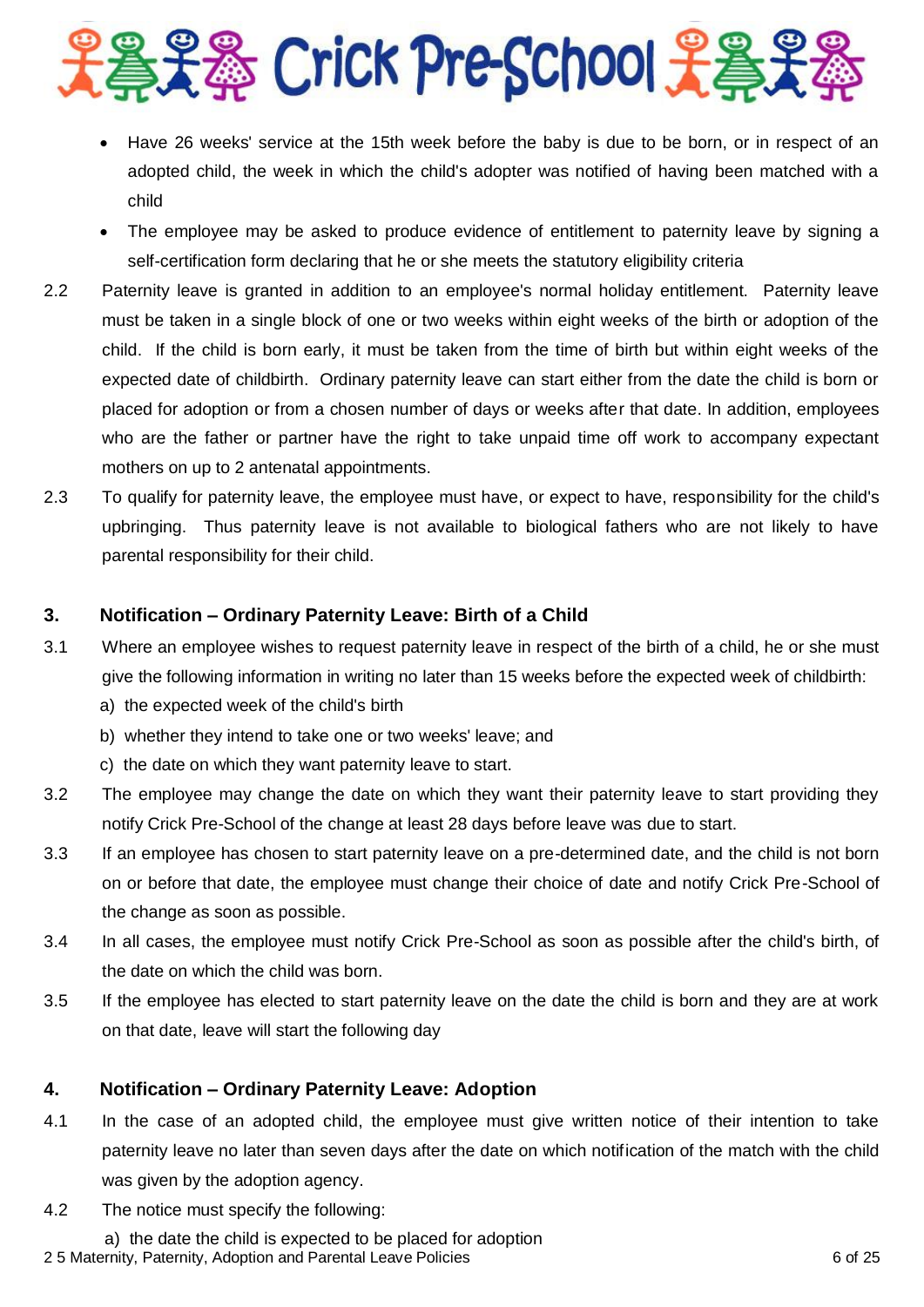

- b) the date the employee intends to start paternity leave
- c) the length of the intended paternity leave period; and
- d) the date on which the adopter was notified of having been matched with the child
- 4.3 The employee may change the date on which they want their paternity leave to start providing they notify Crick Pre-School of the change at least 28 days before leave was due to start.

# **5. Ordinary Statutory Paternity Pay**

- 5.1 Statutory Paternity Pay is paid for a maximum of 2 weeks. It is paid at a flat rate laid down by statute or 90% of average weekly earning if this is less.
- 5.2 To qualify for paternity pay employees must have average earning at or above the lower earnings limit for the payment of National Insurance contributions.
- 5.3 An employee's average weekly earnings are calculated by taking his average earning over the 8 weeks immediately leading up to the notification week (i.e. 15 weeks before the expected week of childbirth, or the date of placement of the child).
- 5.4 Statutory Paternity Pay will begin at the same time as an employee's paternity leave commences and will be paid on the same date that salary would have been paid and will be subject to deductions for tax, National Insurance and any pension contributions in the usual way.

# **6. Shared Parental Leave**

- 6.1 New regulations on sharing of maternity / adoption leave and pay between parents became applicable from 1<sup>st</sup> December 2014. The options to use these new Shared Parental Leave rights apply to parents who meet the eligibility criteria, where a baby was born on or after 5 April 2015, or for children who were placed for adoption on or after that date.
- 6.2 An eligible parent is still entitled to take up to 2 weeks Ordinary Paternity Leave and pay, however the previous entitlement to Additional Paternity Leave is no longer available for parents where their baby was born or they received a child for adoption on or after 5 April 2015. This is replaced by the Shared Parental Leave arrangements. For further details please see our policy on Shared Parental Leave.

## **Adoption Policy**

# **1. Statement of Intent**

1.1 This policy sets out the statutory rights and responsibilities of employees who are planning to adopt a child and gives details of the arrangements for adoption leave and pay.

## **2. Entitlements**

- 2.1 There are 3 main adoption rights in law:
	- The right to Statutory Adoption Pay (SAP)
	- The right to 26 weeks' adoption leave (ordinary adoption leave)

#### 2 5 Maternity, Paternity, Adoption and Parental Leave Policies **7** of 25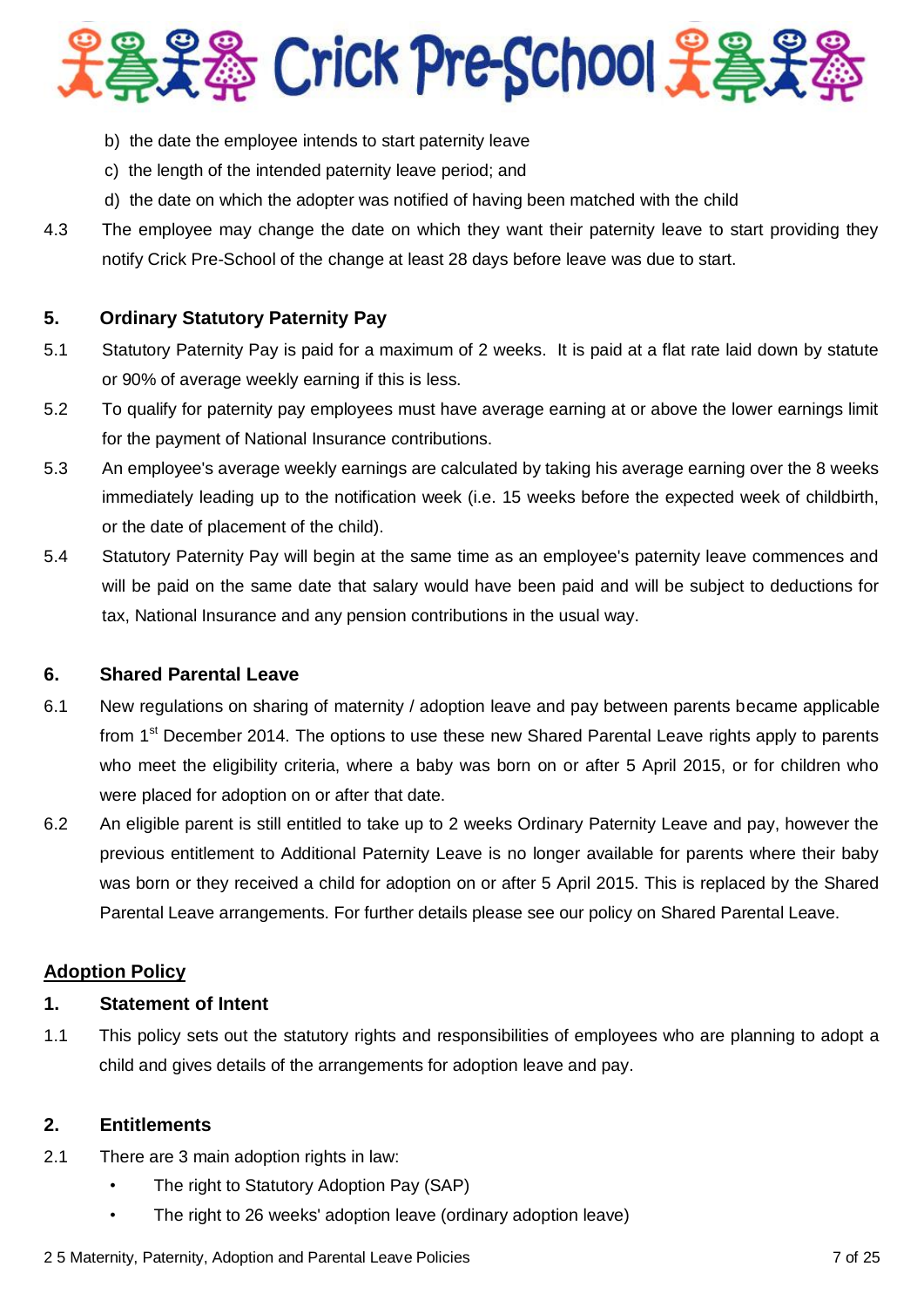

• The right to a further 26 weeks' leave (additional adoption leave) where the qualifying service period has been met

# **3. Notification**

- 3.1 In order to exercise their right to ordinary adoption leave, an employee must notify Crick Pre-School in writing within 7 days of the date in which they were matched with the child of:
	- the date on which they intend to start their adoption leave; and
	- the expected week of the placement
- 3.2 The employee must also provide a matching certificate completed by the adoption agency.
- 3.3 Should the employee change their mind about the date on which they intend to start their ordinary adoption leave, they must advise their line manager of the revised start date at least 28 days before the date in question unless it is not reasonably practical.
- 3.4 Crick Pre-School will formally respond in writing to the employee's notification of their leave plans within 28 days, confirming the date on which they are expected to return to work if they take the full 52 week entitlement to adoption leave.

# **4. Ordinary Adoption Leave**

- 4.1 All qualifying employees, irrespective of their length of service or hours are entitled to 26 weeks adoption leave (ordinary). During this period all contractual terms and conditions are maintained, with the exception of remuneration during weeks 7-26.
- 4.2 All qualifying employees must notify their line manager that they wish to take advantage of the scheme within 7 days of the date in which they were matched with the child.
- 4.3 The leave continues for 26 weeks from the date of commencement

# **5. Additional Adoption Leave**

5.1 Irrespective of their length of service or hours, employees are entitled to take up to 26 weeks additional leave. An employee is therefore entitled to take up to 52 weeks adoption leave in total, calculated from the date on which their ordinary adoption leave period begins.

# **6. Statutory Adoption Pay**

- 6.1 Statutory Adoption Pay (SAP) is payable for up to 39 weeks during adoption leave. An employee is entitled to SAP if they:
	- have been continuously employed by Crick Pre-School for at least 26 weeks at the end of the week in which they are notified of having been matched with a child;
	- earn more than the National Insurance Lower Earnings limit;
	- have been matched with a child to be placed with them by a UK adoption agency;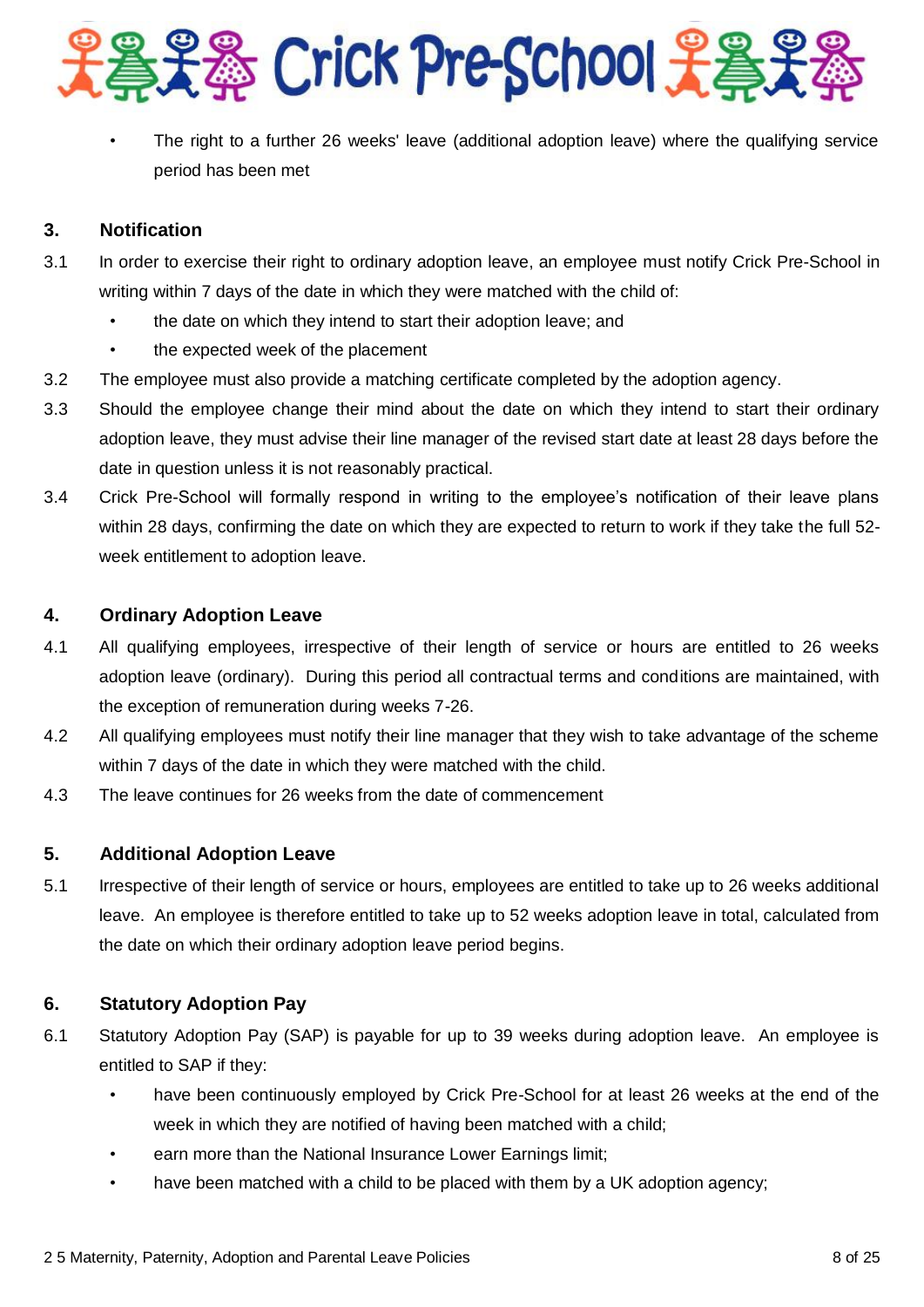

- have notified the agency that they agree that the child should be placed with them and the date of the placement;
- notify their line manager that they wish to take advantage of the scheme within 7 days of the date in which they were matched with the child;
- employees will be required to provide a matching certificate completed by the adoption agency;
- 6.2 SAP is payable for a maximum period of 39 weeks. This period is called the 'adoption pay period' and can begin from 14 days before the child is placed with the adoptive parent but no earlier. For 39 weeks SAP will be an amount set by the government each year.
- 6.3 For the first six weeks, SAP is paid at the higher rate, which is equivalent to 90% of the employee's average weekly earnings calculated over a specified period. For the purpose of calculating average weekly earnings, shift allowances and overtime payments, are all included.
- 6.4 The standard rate of SAP is paid for the remaining 33 weeks (or less if the employee returns to work sooner). This is paid at the rate set by the Government for the relevant tax year, or 90% of the employee's average weekly earnings if this is lower than the Government's set weekly rate.
- 6.5 If an employee becomes eligible for a pay rise between the start of the original calculation period and the end of their adoption leave (whether ordinary or additional leave), the higher or standard rate of SAP will be recalculated to take account of the pay rise, regardless of whether SAP has already been paid.
- 6.6 Statutory adoption pay is treated as earnings and is therefore subject to PAYE and national insurance deductions
- 6.7 Employees who are not entitled to SAP may be entitled to receive an allowance, payable by the Government

## **7. Contact during Adoption Leave**

7.1 Shortly before an employee's adoption leave starts, Crick Pre-School will discuss the arrangements for them to keep in touch during their leave, should they wish to do so. Crick Pre-School reserves the right in any event to maintain reasonable contact with the employee from time to time during their adoption leave. This may be to discuss changes within the organisation e.g. restructure, the employee's plans for return to work, to discuss any special arrangements to made or training to be given to ease their return to work or simply to update them on developments at work during their absence.

## **8. Keeping-In-Touch Days**

8.1 An employee can agree to work or to attend training for up to 10 days during either ordinary adoption leave or additional adoption leave, without that work bringing the period of her adoption leave to an end and without a loss of a week's SAP. These are known as "keeping-in-touch" days. Any work carried out on a day shall constitute a day's work for these purposes.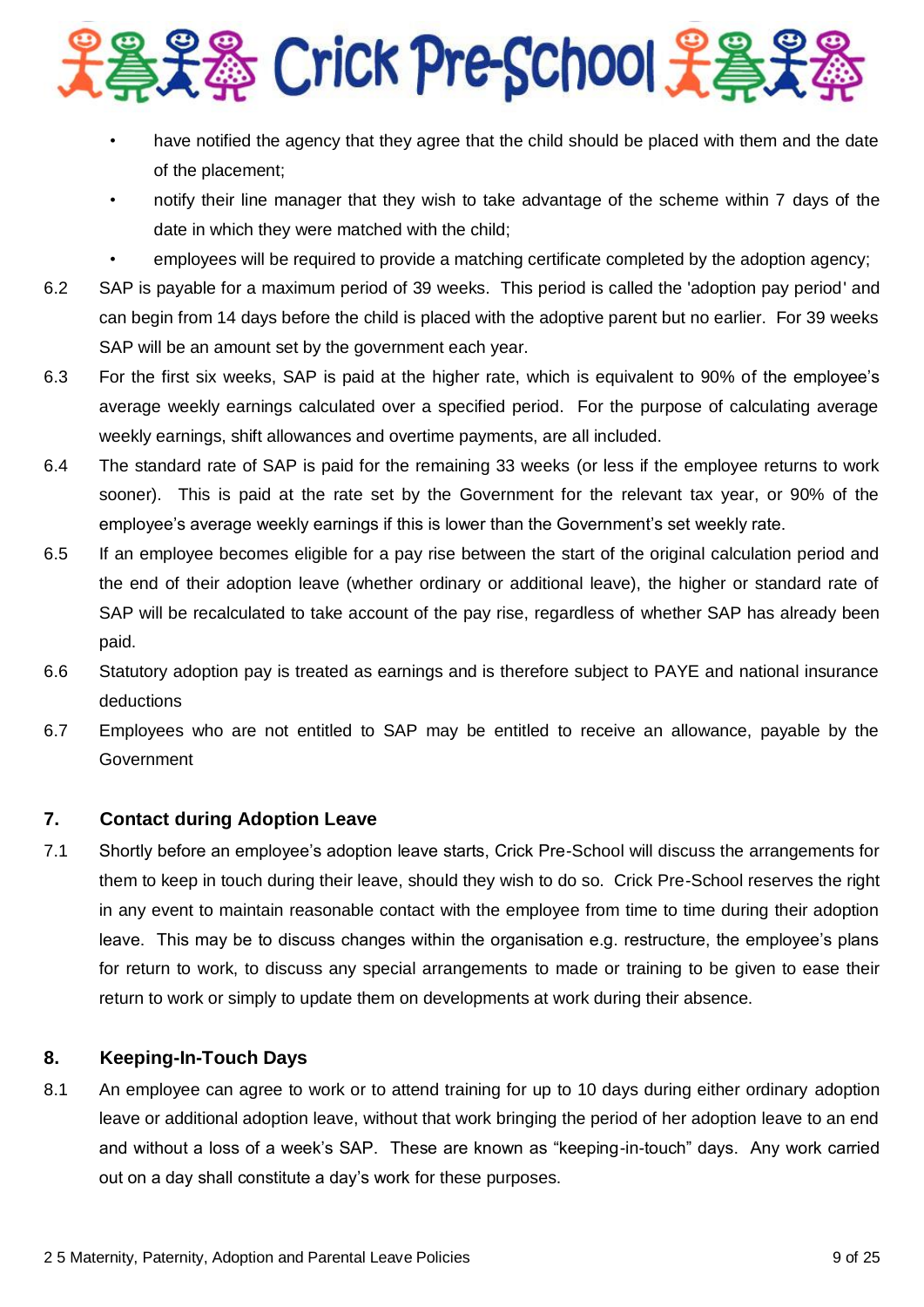

8.2 Crick Pre-School has no right to require the employee to carry out any work, and the employee has no right to undertake any work, during their adoption leave. Any work taken, including the amount of salary paid for any work done on keeping-in-touch days, will be in line with normal contractual arrangements. Any keeping-in-touch days worked do not extend the period of adoption leave. Once the keeping-in-touch days have been used up, the employee will lose a week's SAP for any week in which they agree to work for Crick Pre-School.

## **9. Returning to Work**

- 9.1 The employee will have been formally advised in writing of the date on which they are expected to return to work if they take their full 52-week entitlement to adoption leave. The employee is expected to return on this date, unless they notify Crick Pre-School otherwise. If they are unable to attend work at the end of their adoption leave due to sickness or injury, Crick Pre-School's normal arrangements for sickness absence will apply. In any other case, late return without prior authorisation will be treated as unauthorised absence.
- 9.2 While the employee is under no obligation to do so, it would assist Crick Pre-School if they confirmed as soon as convenient during adoption leave that they will be returning to work as expected
- 9.3 If the employee wishes to return to work earlier than the expected return date, they must give Crick Pre-School as least eight weeks' notice of their date of early return, preferably in writing. If they fail to do so Crick Pre-School may postpone their return to such a date as will give Crick Pre-School eight weeks' notice, provided that this is not later than the expected return date.
- 9.4 If the employee decides not to return to work after adoption leave, they must give notice of resignation as soon as possible and in accordance with the terms of their contract of employment. If the notice period would expire after adoption leave has ended, Crick Pre-School may require the employee to return to work for the remainder of the notice period.

## **10. Rights on and after Returning to Work**

- 10.1 On resuming work after ordinary adoption leave, the employee is entitled to return to the same job as they occupied before commencing adoption leave, on the same terms and conditions of employment as if they had not been absent.
- 10.2 On resuming work after additional adoption leave, again they are entitled to return to the same job as they occupied before commencing adoption leave on the same terms and conditions of employment as if they had not been absent. However, if it is not reasonably practicable for Crick Pre-School to allow the employee to return to the same job, Crick Pre-School may offer the employee suitable alternative work, on terms and conditions that are no less favourable than would have applied if they had not been absent.
- 2 5 Maternity, Paternity, Adoption and Parental Leave Policies 10 of 25 10.3 An employee who worked full-time prior to adoption leave has no automatic right to return to work on a part-time basis or to make other changes to their working patterns. However, all requests for part-time work or other flexible working arrangements will be considered in line with the operational requirements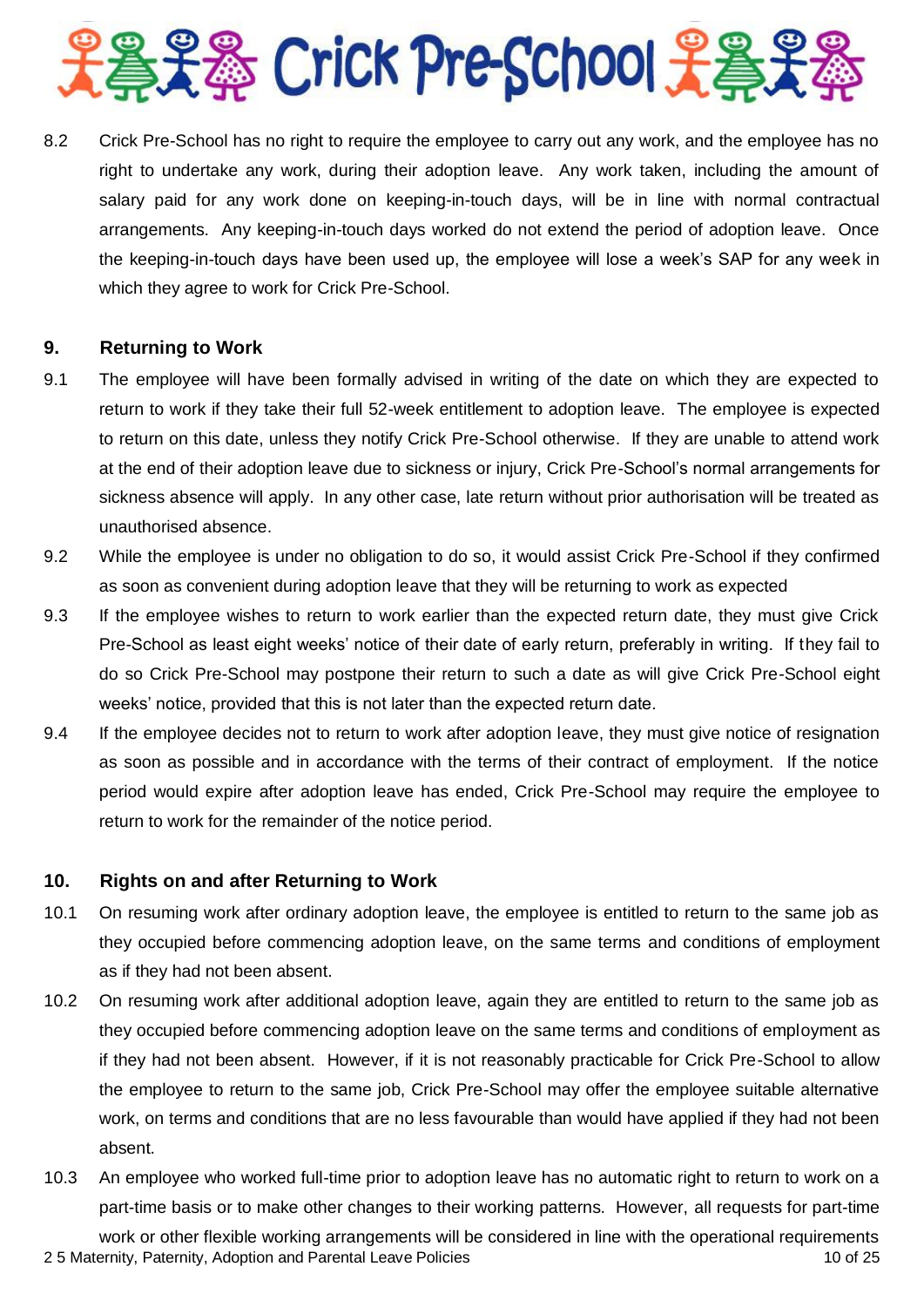

of the business. If an employee would like this option to be considered, they should write to their line manager setting out her proposals as soon as possible in advance of their return date, so that there is adequate time for full consideration of the request.

- 10.4 Failure to return to work by the end of adoption leave will be treated as an unauthorised absence unless the employee is sick and produces a current medical certificate before the end of the adoption leave period.
- 10.5 If the employee decides, during adoption leave, that they do not wish to return to work, they should give written notice of their resignation to Crick Pre-School as soon as possible and in accordance with the terms of their contract of employment.

## **11. Shared Parental Leave**

- 11.1 New regulations on sharing of adoption leave and pay between parents became applicable from 1st December 2014. The options to use these new Shared Parental Leave rights apply to parents who meet the eligibility criteria for children who were placed for adoption on or after that date.
- 11.2 The previous transfer of Adoption Leave arrangements will no longer be applicable for parents where they received a child for adoption on or after 5 April 2015. This is replaced by Shared Parental Leave arrangements. For further details please see our policy on Shared Parental Leave.

#### **12. Exceptional Circumstances**

- 12.1 If the date of the adoption placement changes, the employee must discuss the situation with their line manager and give appropriate notice for the change in date.
- 12.2 If an employee plans to start adoption leave at any time before the actual date of placement, they must be sure that the placement will be going ahead on the date agreed before they start their leave. If the placement is delayed for whatever reason and adoption leave has already commenced, they cannot stop and start it again at a later date.

## **Parental Leave Policy**

#### **1. Statement of Intent**

- 1.1 The right to unpaid parental leave is a statutory right, introduced by the Employment Relations Act 1999 and the Maternity and Parental Leave Regulations 1999. The right is to 18 weeks unpaid leave for the purpose of caring for a child.
- 1.2 In addition to these rights, new regulations on sharing of maternity / adoption leave and pay between parents are applicable from 1<sup>st</sup> December 2014. The options to use these new Shared Parental Leave rights will apply to parents who meet the eligibility criteria, where they have a child born or placed for adoption with them on or after 5 April 2015. Further details can be found in the Shared Parental Leave policy.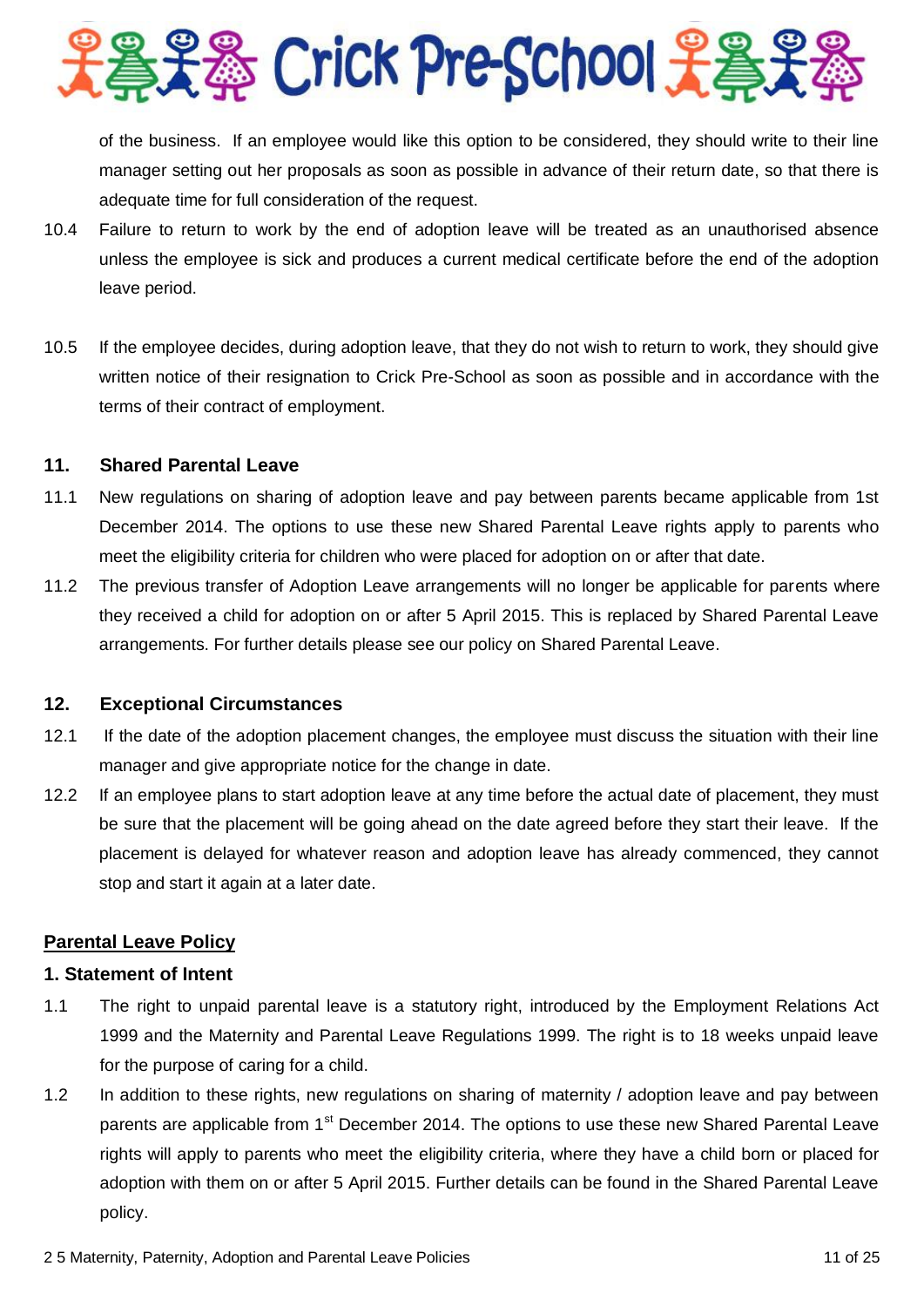

1.3 The new Shared Parental Leave arrangements are in addition to the Parental Leave rights outlined in this policy.

# **2. Definitions**

- 2.1 An employee is entitled to up to 18 weeks' unpaid parental leave per child if he/she meets one of the following conditions:
	- He/she is the parent of a child who is under eighteen years of age.
	- He/she has adopted a child under the age of eighteen.
	- He/she has acquired formal parental responsibility for a child who is under eighteen years of age.
- 2.2 To qualify for parental leave, employees must have completed at least one year's continuous service with Crick Pre-School.

# **3. Rights during Parental Leave**

- 3.1 Qualifying employees will be entitled to a maximum of 18 weeks unpaid parental leave to be taken up until the child's eighteenth birthday. During parental leave the employee will remain employed although pay will be suspended.
- 3.2 The right to accrue holiday entitlement will remain in place. Other terms and conditions relating to notice periods, redundancy and disciplinary and grievance procedures will also be protected.
- 3.3 Employees may not take more than four weeks' unpaid leave in respect of any individual child in any year. For these purposes a year is the period of 12 months beginning when the employee first becomes entitled to parental leave in respect of the child in question, and each successive period of 12 months beginning on the anniversary of that date.

## **4. Conditions of Leave**

- 4.1 Where the employee is the father of the child in respect of whom the leave is to be taken and he requests parental leave to begin when his child is born, his notice must specify the expected week of childbirth and the duration of the period of leave. The employee must give this notice at least 21 calendar days before the expected week of childbirth.
- 4.2 Where the parental leave is in respect of an adopted child and is to begin on the date of the placement, the employee's notice must be given to Crick Pre-School at least 21 calendar days before the beginning of the week in which the child is to be placed for adoption, or as soon as is reasonably practicable thereafter. It must specify the week in which the placement is expected to occur and the duration of the period of parental leave requested.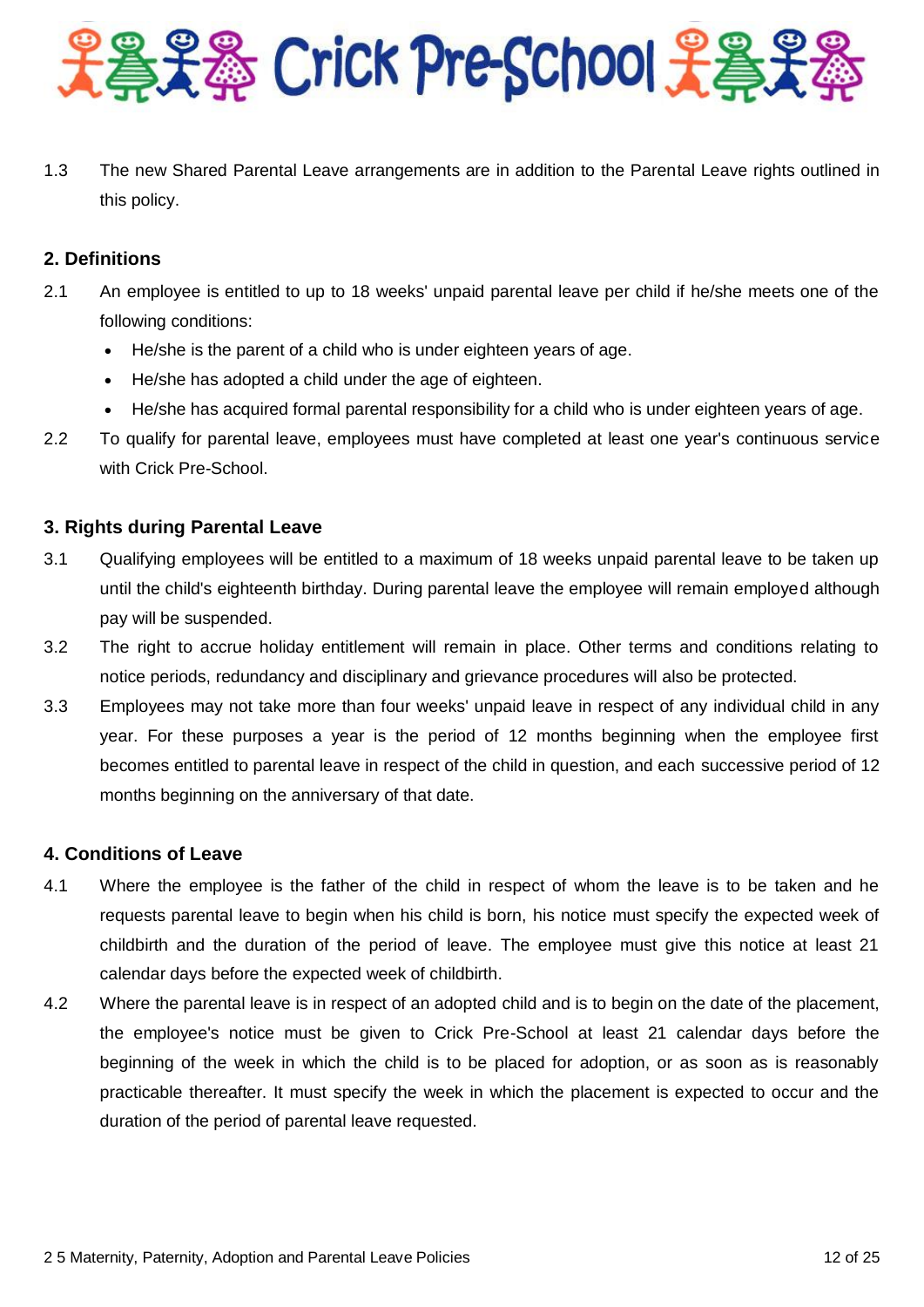

# **5. Evidence**

5.1 On applying for parental leave, the member of staff must produce a copy of the child's birth certificate. If this does not show proof of parental responsibility the member of staff may also be required to produce further evidence, for example, adoption papers.

#### **6. Notice Period:**

- 6.1 A member of staff is required to give their Line Manager at least 21 days notice, in writing, of taking parental leave. This notification must include the dates when the leave is to begin and end. If a member of staff wishes to take leave immediately after the birth of a child/placement of an adopted child he or she should give 21 days notice before the expected week of childbirth/placement.
- 6.2 The employee must give proper notice of the period of leave that he/she proposes to take. This notice must be given to Crick Pre-School at least 21 days before the date on which leave is to start and must specify the dates on which the period of leave is to begin and end.

## **7. Taking Parental Leave**

- 7.1 Parental leave must be taken in blocks of at least one week (except in relation to a child who is disabled). A week is a member of staff's normal working week. Therefore, even if, for example, a member of staff's working week is 5 days, one day taken as parental leave will count as a week of their entitlement. Where a member of staff is normally required under their Contract of Employment to work at varying times in a week or a longer period or to work in some weeks and not others, a week is the total of those periods in a year divided by 52.
- 7.2 A maximum of 4 weeks parental leave may be taken in one year.
- 7.3 Parents of disabled children can take their leave in blocks and multiples of one day rather than one week.

#### **8. Postponement of Parental Leave**

- 8.1 Parental leave can be postponed in consultation with the employees line manager in the following circumstances:
	- $\circ$  Where more time is needed to make arrangements for covering the member of staff's work.
	- $\circ$  Where there is a peak in the relevant Departmental/Organisation workload.
	- $\circ$  Where the particular member of staff's skills are needed at a particular time and the work cannot easily be covered.
- 8.2 Leave should be postponed for no longer than necessary and in any event no more than 6 months after the commencement of the period originally requested. Notice of postponement will be given to the employee in writing giving the reason for the postponement and the suggested dates for taking the leave.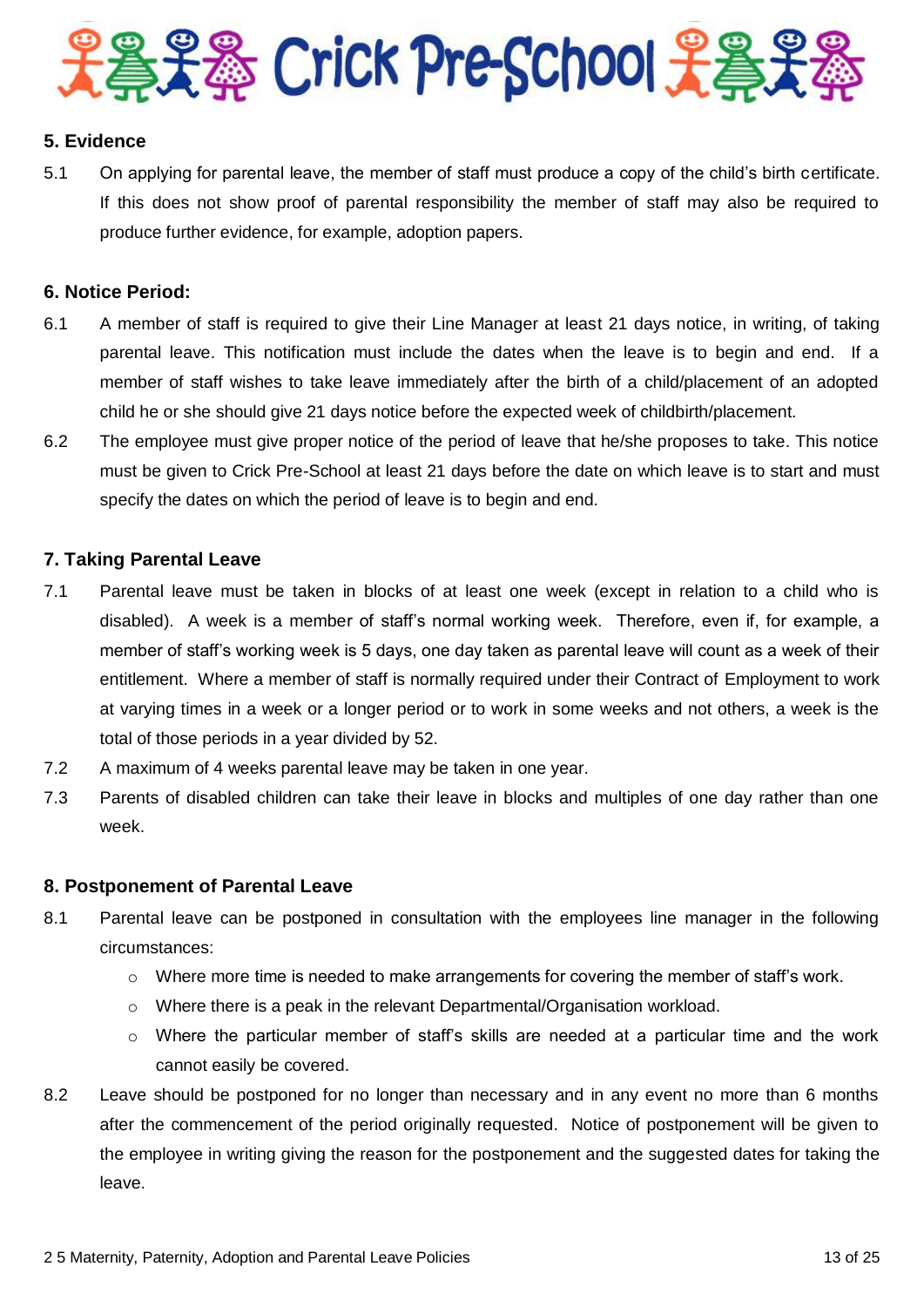

8.3 Leave cannot be postponed if the leave is to be taken upon the birth of a child or upon the placement of a child for adoption.

# **9. Return to Work**

9.1 On return to work the member of staff who has taken less than 4 consecutive weeks parental leave (and did not follow on immediately from a period of additional maternity or adoption leave) will be guaranteed return to the same post. If the parental leave was more than 4 weeks every effort will be made for the member of staff to return to the same post. If not, the post offered will be similar to the one which the member of staff held before the start of the leave.

# **10. Record Keeping**

10.1 Crick Pre-School will keep a record on a member of staff's personal file of any parental leave which has been taken. Staff will be asked to declare how much (if any) parental leave they have already taken with previous employers.

# **11. Misuse of The Parental Leave Scheme**

11.1 Any misuse of the scheme will be dealt with under the Disciplinary Policy & Procedure.

## **12. Rights of Staff**

12.1 Staff will have the right to address any complaints in respect of the Parental Leave Policy via the Grievance Policy.

## **Shared Parental Leave Policy**

#### **Introduction**

Shared Parental Leave (SPL) is a statutory right available to employees who have a new baby or a newly adopted child on or after 5th April 2015. It gives them the option of sharing up to 50 weeks of leave and 39 weeks of pay if they meet the necessary eligibility criteria. The parents can decide to be off work at the same time and/or take it in turns to have periods of leave to look after the child.

## **Eligibility Criteria**

To be eligible for shared parental leave, you (or your partner) must be entitled to maternity / adoption leave, or statutory maternity / adoption pay (or maternity allowance from the Government) and you must share the main responsibility for caring for the child with your partner. In addition, you and your partner will also be required to follow a two-step process to establish eligibility as follows:

**Step 1 - Continuity test:** if you are seeking to take shared parental **leave,** one parent / adopter must have worked for the same employer for at least 26 weeks at the end of the 15th week before the week in which the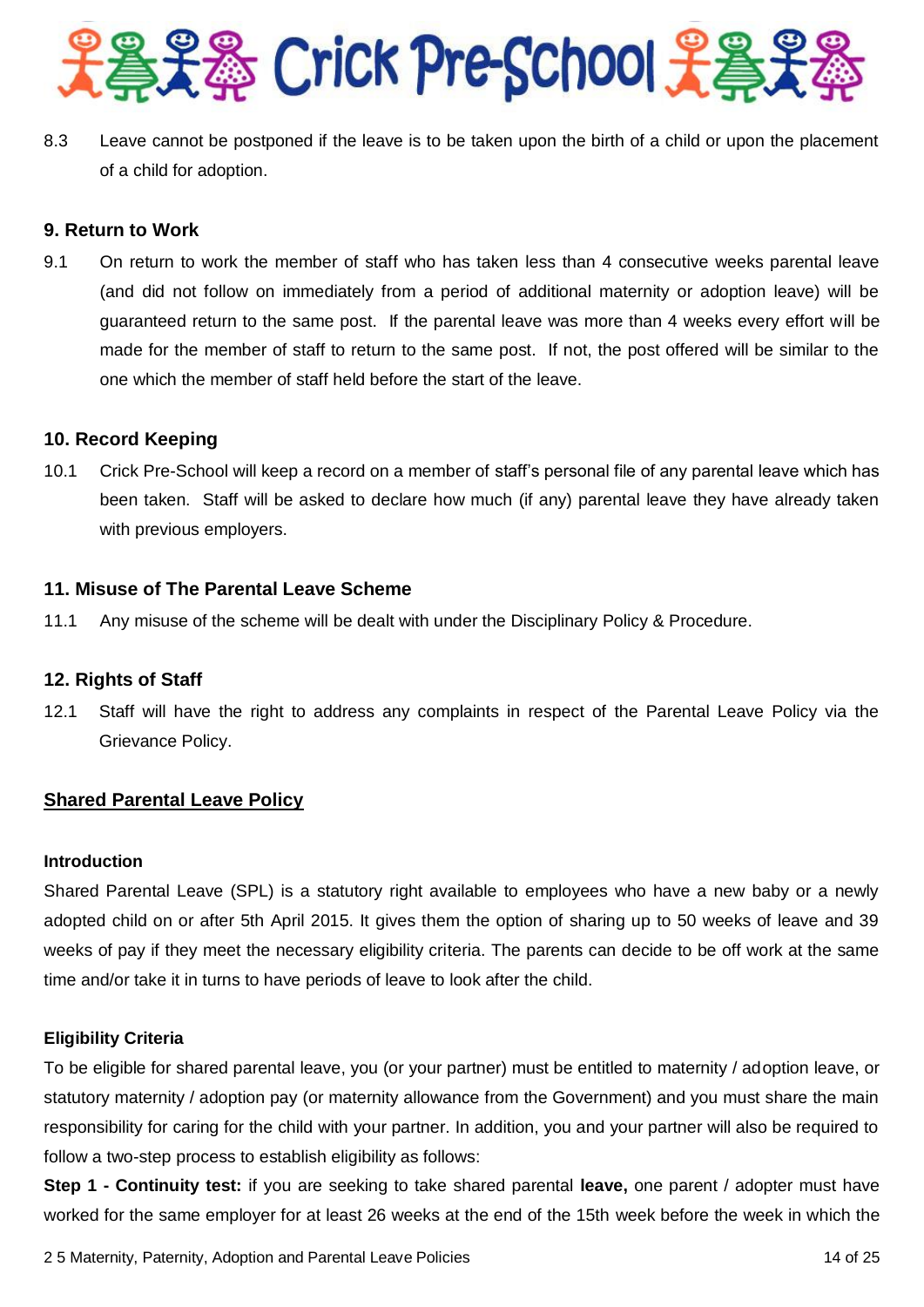

child is due (or at the week in which an adopter was notified of having been matched with a child or adoption) and they should still be employed in the first week that shared parental leave is to be taken.

The other parent /adopter has to have worked for 26 weeks in the 66 weeks leading up to the due date and have earned above the maternity allowance threshold of £30 a week in 13 of the 66 weeks.

**Step 2 - Individual eligibility for pay:** To qualify for shared parental pay the parent / main adopter must, as well as passing the Continuity test, also have earned an average salary of the National Insurance lower earnings limit or more for the 8 weeks prior to the 15th week before the expected birth / adoption.

If you and your partner meet the eligibility criteria:

- You can effectively "convert" a period of maternity / adoption leave and pay into shared parental leave and pay that can be taken by either parent.
- Your partner can take shared parental leave concurrently with you when you are on maternity leave or shared parental leave.
- Shared parental leave does not have to be taken in a single continuous block, it can be taken in chunks of as little as a week with our agreement.
- When on shared parental leave you will be entitled to the same terms and conditions that would have applied had you been at work, with the exception of pay.
- Shared parental leave may be taken at any time within the period which begins on the date the child is born or date of the adoption placement and ends 52 weeks after that date.

# **Procedure for Requesting Shared Parental Leave and Pay**

Here is how you and your partner should go about opting in to shared parental leave:

- 1. The mother / main adopter must bring their period of maternity / adoption leave to an end by letting their employer know at least 8 weeks before the date she intends to curtail the leave. NB maternity leave cannot be brought to an end before the end of the two week (four if you work in a factory) compulsory maternity leave period. The balance of maternity leave at that point becomes available for the partner to share as shared parental leave. While this notice of curtailment of maternity / adoption leave can be given before or after the birth / placement, if it is given afterwards, the notice is binding. However, if notice is given before, there is a six-week window after the child's birth / adoption, during which a mother / primary adopter who has previously stated she intends to share her leave can change her mind and decide to remain on leave.
- 2. Both you and your partner should let your respective employers know in writing that you are eligible for and intend to take shared parental leave. You should also give an indication of how much shared parental leave and pay each parent intends to take and when. As you are one of our employees, please complete the form at Appendix 1.
- 2 5 Maternity, Paternity, Adoption and Parental Leave Policies 15 of 25 of 25 of 25 of 25 of 25 of 25 of 25 of 25 of 25 of 25 of 25 of 25 of 25 of 25 of 25 of 25 of 25 of 25 of 25 of 25 of 25 of 25 of 25 of 25 of 25 of 25 3. If requested within 14 days of letting us know about your intention to take shared parental leave, you should provide us with a copy of the child's birth certificate, or if this is not yet available, confirmation from your midwife or GP of the date of the child's birth. In the case of adoption you should provide details of the adoption agency, the date you (or your partner) were informed of the adoption match, and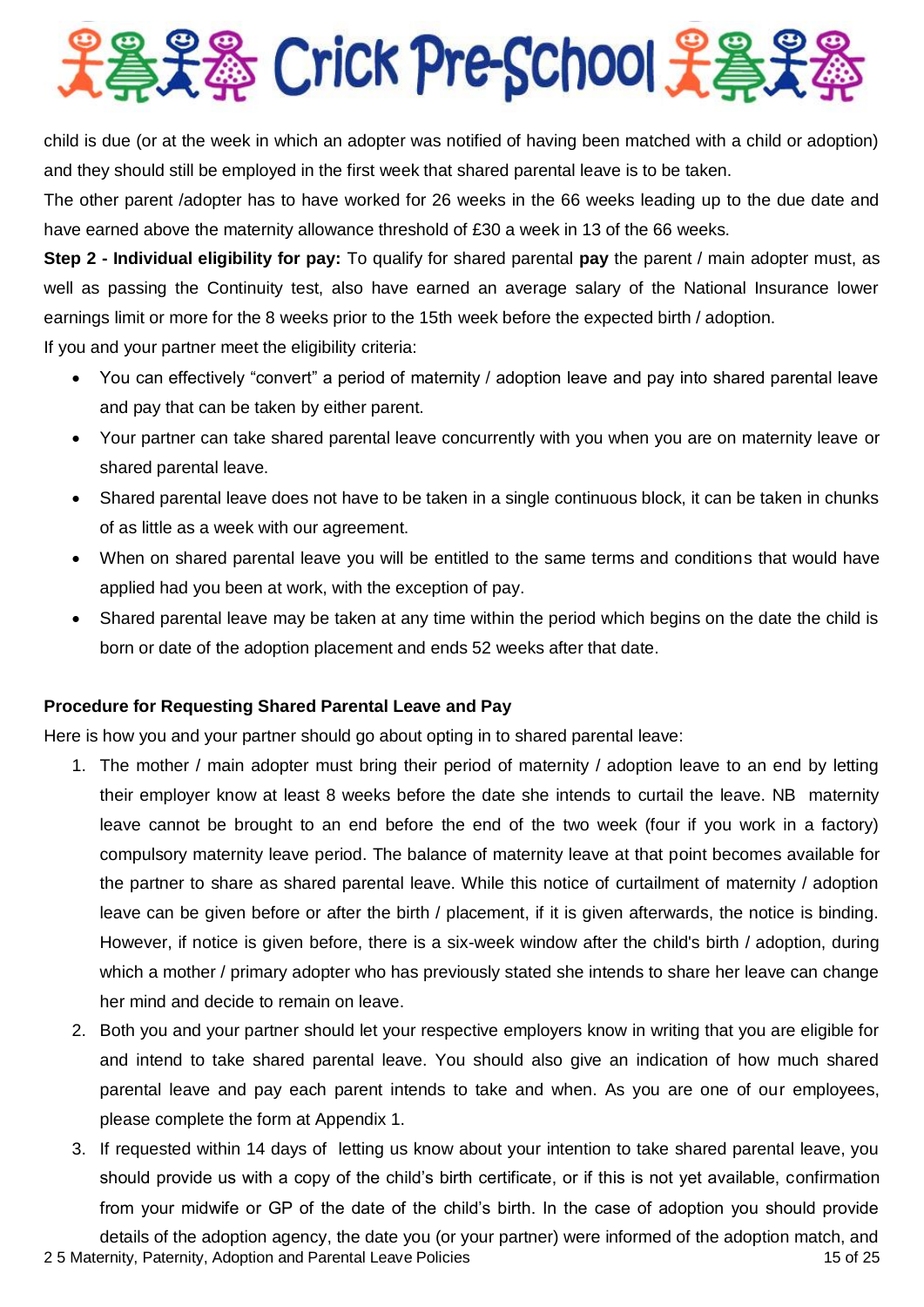2号号卷 Crick Pre-School 子卷

the expected date that the child will be placed with you. You must provide the information requested within 14 days.

- 4. The information about how and when you and your partner are intending to take shared parental leave is non-binding – you are free to change your minds about how leave and pay are to be allocated between you by letting your employers know of the variation in writing. To do this, please complete the form at Appendix 2. We will need at least 8 weeks notice of each period of leave, and you can submit a total of three requests. That is you can take up to three periods of shared parental leave.
- 5. If you submit a request for a single continuous period of shared parental leave (e.g. a single block of 12 weeks) this will be granted automatically.
- 6. If you submit a request for discontinuous leave (e.g. 6 weeks shared parental leave followed by 2 weeks at work followed by another 6 weeks shared parental leave etc.) we may need to discuss with you whether our business can support such a work pattern. If it cannot we will try to agree an alternative arrangement with you, or we may need to refuse the request.
- 7. We may ask you to stay in touch with work during your shared parental leave. This could be for training purposes, meetings or just to keep generally up to date with the business. You can work for up to 20 days without bringing your period of shared parental leave to an end. Any days worked do not extend your leave period. When you work you will receive your normal rate of pay inclusive of any shared parental pay. You are under no obligation to undertake any work during your shared parental leave period, and we are under no obligation to offer you any work. These 20 days are in addition to the 10 days available during maternity or adoption leave.
- 8. While on shared parental leave you will continue to accrue your normal holiday entitlement. We may ask you to take some or all of your outstanding holidays prior to commencing your shared parental leave. We may also ask you to take some or all of the holidays you have accrued on shared parental leave at the end of your leave period and prior to returning to work.

This all sounds complex, but it is really quite simple. Here are some **examples** to help clarify how shared parental leave works.

- *1. The mother / main adopter ends her leave after 26 weeks, and the balance of the leave and pay - 26 weeks leave and 13 weeks statutory maternity / adoption pay is available to be shared between the parents as they choose. The father takes 10 weeks leave and pay, while the mother returns to work. He then returns to work and the mother takes the remaining 16 weeks leave and 3 weeks pay.*
- *2. Baby is born prematurely and the mother immediately commits to taking 27 weeks maternity leave and pay leaving 25 weeks leave and 12 weeks pay to be shared with the father. The father takes 2 weeks paternity leave when baby is born and then immediately takes the 25 weeks leave and 12 weeks pay. Both parents return to work after 27 weeks having used all their shared parental leave.*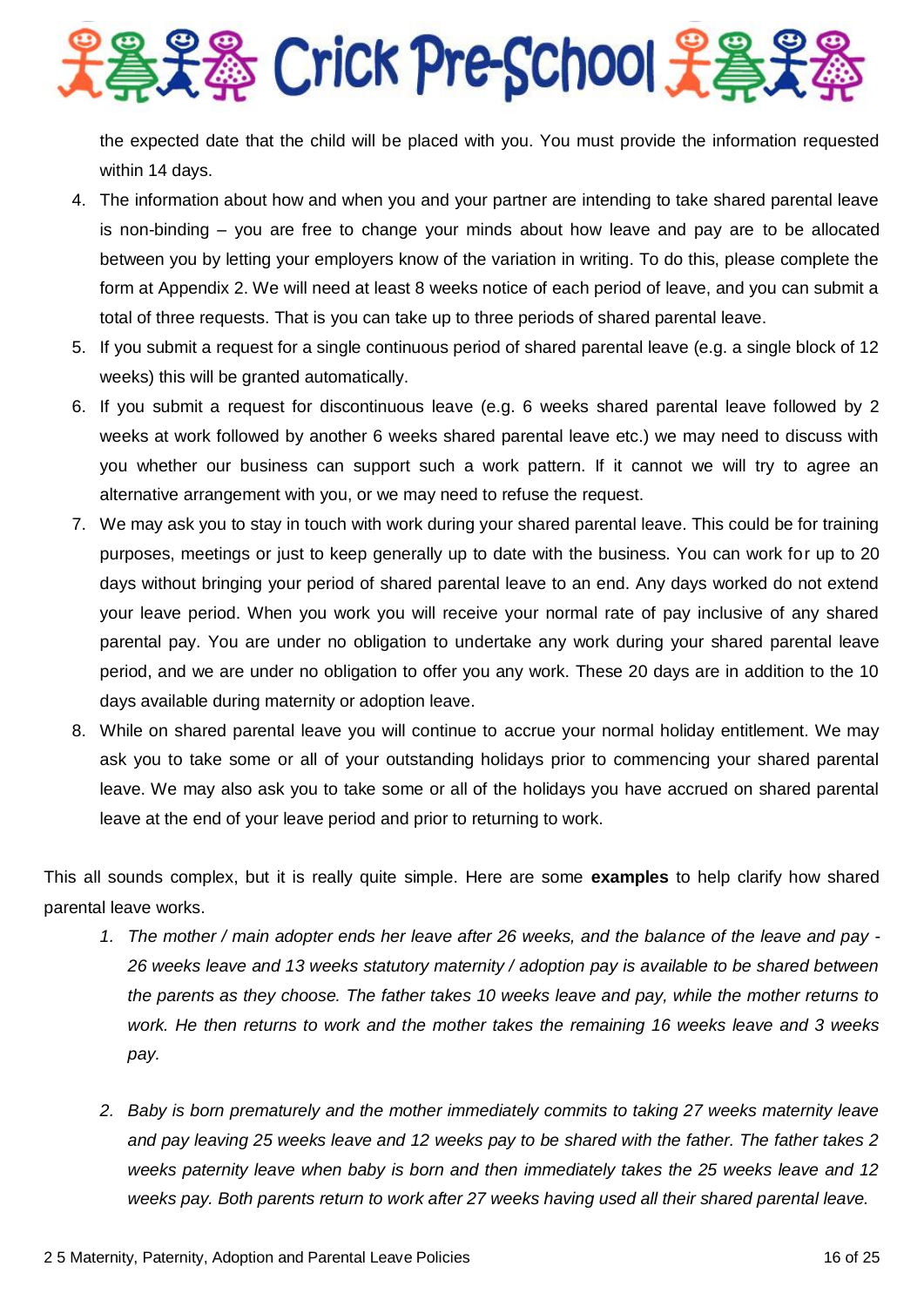

*3. The main adopter takes the first 10 weeks adoption leave and pay, and then commits to returning to work at week 22. This then frees up 30 weeks shared parental leave and 17 weeks pay. His partner takes 12 weeks of leave and pay to coincide with weeks 11 to 22 of the main adopters adoption leave so she and the main adopter can look after the child together. She then takes a*  further 8 weeks' leave and last 5 weeks of pay while the main adopter returns to work. When the *partner then goes back to work, the main adopter takes the last 10 week of shared parental leave. In total the main adopter has taken 32 weeks leave and 22 weeks pay while the partner has taken 20 weeks leave and 17 weeks pay.*

#### **Returning to Work from Shared Parental Leave**

If you wish to alter your return date from shared parental leave, please ensure you give us notice as follows using the **Notice to Take or Vary a Period of Shared Parental Leave** form at appendix 2:

- If you wish to extend your SPL, at least 8 weeks notice from the originally agreed return date.
- If you wish to shorten your SPL, at least 8 weeks notice from the new return date.

If you return to work after a period of shared parental leave (including any maternity / adoption leave) which was **26 weeks or less**, then you are entitled to return to the same job that you left with terms and conditions no less favourable than would have applied had you not been on leave.

If you return to work from a period of shared parental leave (including any maternity / adoption leave) which was **greater than 26 weeks** we will try to allow you to return to the same job you left. If it is not practicable for you to return to your original job then you will be offered a suitable alternative on terms and conditions no less favourable than would have applied had you not been on leave.

This policy was adopted at a meeting of Held on Last reviewed Date to be reviewed Signed on behalf of the management committee

| Crick Pre-School               |
|--------------------------------|
| 13 <sup>th</sup> December 2017 |
| 8 <sup>th</sup> December 2021  |
| December 2022                  |
|                                |

Name of signatory and the state of signatory and the state of  $A$ my Ellis Role of signatory (e.g. chair/owner) Chair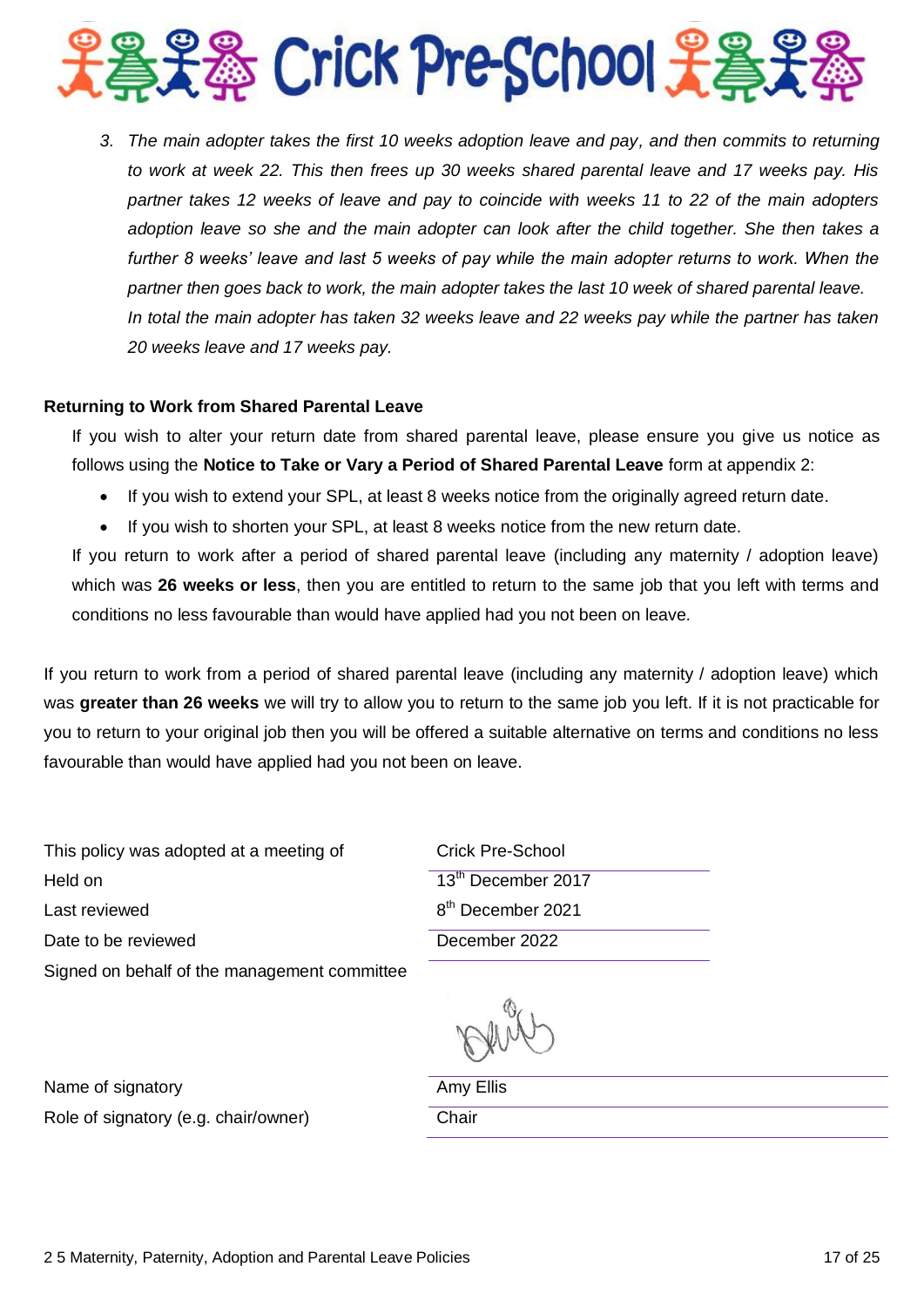

#### **Appendix 1 – Maternity Policy**

### **NEW AND EXPECTANT MOTHERS**

#### **RISK ASSESSMENT**

Pre-school Managers should complete this risk assessment in conjunction with the new or expectant mother. This is not necessarily a complete list of risks – there could be others which should be considered.

#### **Physical risks**

Is there any regular exposure to shocks, low frequency vibrations or movements? If yes, please detail what can be done to minimise or remove the risk.

……………………………………………………………………………………………………………......................

……………………………………………………………………………………………………………......................  $\mathcal{L}^{(n)}$  is the contract of the contract of the contract of the contract of the contract of the contract of

Is there any need for manual handling loads where there is a risk to injury? If yes, please detail what can be done to minimise or remove the risk.

……………………………………………………………………………………………………………......................  $\mathcal{L}^{(n)}$  is the contract of the contract of the contract of the contract of the contract of the contract of the contract of the contract of the contract of the contract of the contract of the contract of the contract

……………………………………………………………………………………………………………......................

Are there movements and postures (i.e. standing), travelling – either inside or outside the workplace – mental and physical fatigue, and/or other physical burdens connected with the activity of the expectant mother? If yes, please detail what can be done to minimise or remove the risk.

……………………………………………………………………………………………………………...................... ……………………………………………………………………………………………………………......................

……………………………………………………………………………………………………………......................

Is there significant exposure to ionising radiation, e.g. radioactive contamination? If yes,

please detail what can be done to minimise or remove the risk.

……………………………………………………………………………………………………………......................

……………………………………………………………………………………………………………......................

Is there a significant exposure to non-ionising electromagnetic radiation, e.g. extreme overexposure to radiofrequency radiation? If yes, please detail what can be done to minimise or remove the risk.

……………………………………………………………………………………………………………......................

……………………………………………………………………………………………………………...................... ……………………………………………………………………………………………………………...................... ……………………………………………………………………………………………………………......................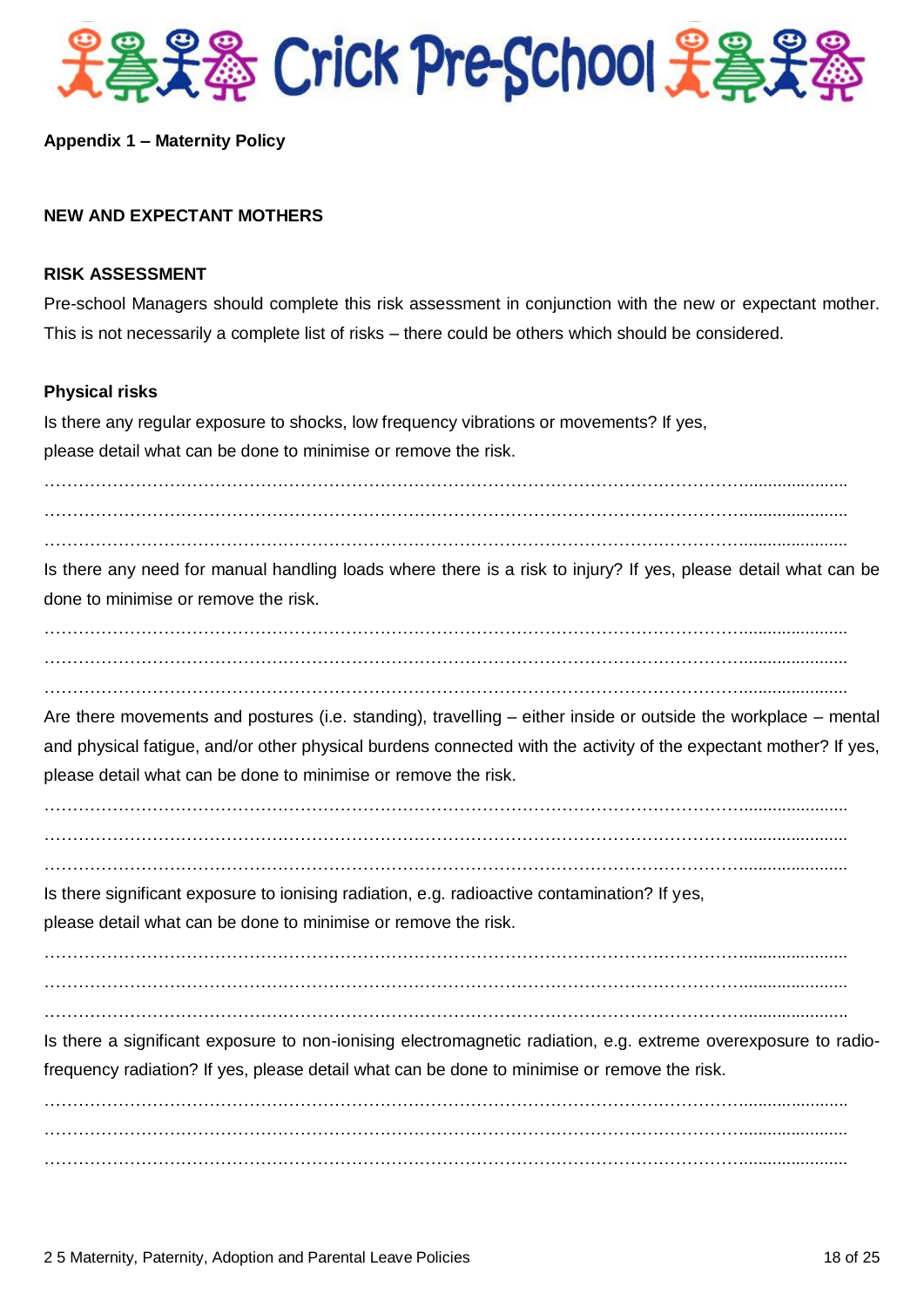

Is there exposure to extremes of cold and heat? If yes, please detail what can be done to minimise or remove the risk.

 $\mathcal{L}^{(n)}$  is the contract of the contract of the contract of the contract of the contract of the contract of the contract of the contract of the contract of the contract of the contract of the contract of the contract ……………………………………………………………………………………………………………...................... ……………………………………………………………………………………………………………......................

# **Biological agents**

Is there a risk of exposure of biological agents, e.g. a higher risk of exposure to HIV, hepatitis C, etc than there is from living in the community? If yes, please detail what can be done to minimise or remove the risk.

……………………………………………………………………………………………………………......................  $\mathcal{L}^{(n)}$  is the contract of the contract of the contract of the contract of the contract of the contract of  $\mathcal{L}^{(n)}$  is the contract of the contract of the contract of the contract of the contract of the contract of

# **Chemical agents**

Is there a risk of exposure to chemical agents, e.g. lead, carbon monoxide? If yes, please detail what can be done to minimise or remove the risk.

……………………………………………………………………………………………………………...................... ……………………………………………………………………………………………………………...................... ……………………………………………………………………………………………………………......................

Please note that there is no known link between display screen equipment and possible effects on pregnant workers.

## **Any other risks**

Please use this space to list any other identified risks.

……………………………………………………………………………………………………………...................... ……………………………………………………………………………………………………………...................... ……………………………………………………………………………………………………………...................... ……………………………………………………………………………………………………………...................... Please detail what can be done to minimise or remove the risks. ……………………………………………………………………………………………………………...................... ……………………………………………………………………………………………………………......................  $\mathcal{L}^{(n)}$  is the contract of the contract of the contract of the contract of the contract of the contract of ……………………………………………………………………………………………………………...................... **Signed (employee):** \_\_\_\_\_\_\_\_\_\_\_\_\_\_\_\_\_\_\_\_\_\_\_\_\_\_ \_\_\_ **Date:** \_\_\_\_ \_\_\_\_\_\_\_ **Signed (Pre-school Manager):** \_\_\_\_\_\_\_\_\_\_\_\_\_\_\_\_\_\_\_\_\_\_\_ \_\_\_\_\_ **Date:** \_\_\_\_\_\_\_ \_\_\_\_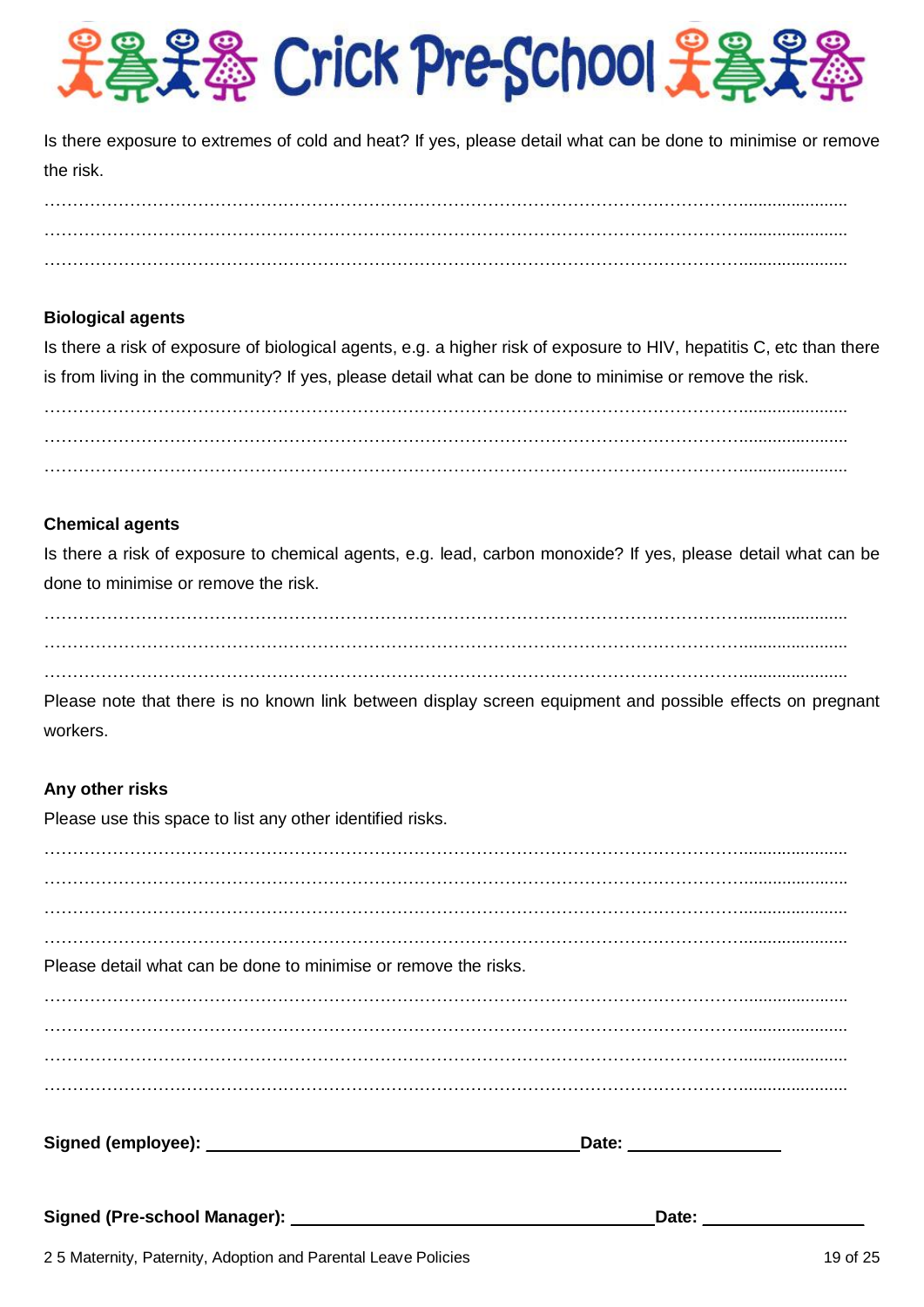

# **Appendix 1 – Shared Parental Leave**

# **Notice of Entitlement and Intention to Take Shared Parental Leave** (Please read the **Policy on Shared Parental Leave**)

If you wish to take shared parental leave, then you must submit this form to your manager at least **8 weeks** before the start of the first period of shared parental leave.

In order to calculate the amount of shared parental leave you are eligible for please complete the following. **Basic Details**

| <b>Employee Name:</b>              |  |
|------------------------------------|--|
|                                    |  |
| Are you the mother / main adopter  |  |
| of the child or the partner of the |  |
| mother / main adopter?             |  |
|                                    |  |
| Date on which mother or main       |  |
| adopter commenced (or will         |  |
| commence) maternity / adoption     |  |
| leave:                             |  |

# **Notice of curtailment of maternity / adoption leave**

Please complete this if you are the **mother or main adopter**. If on maternity leave, this date must be at least two weeks after the birth of your baby (or four weeks if you are employed in factory work).

| I wish my maternity / adoption leave |       |
|--------------------------------------|-------|
| to end on the following date:        |       |
|                                      |       |
| Signed:                              | Date: |

Please complete this if you are the **partner** of the mother or main adopter.

| I confirm my partner's maternity / |  |
|------------------------------------|--|
| adoption leave ended / will end on |  |
| the following date:                |  |
|                                    |  |

# **Shared Parental Leave Details**

| Maximum number of weeks of           |  |
|--------------------------------------|--|
| shared parental leave available (52) |  |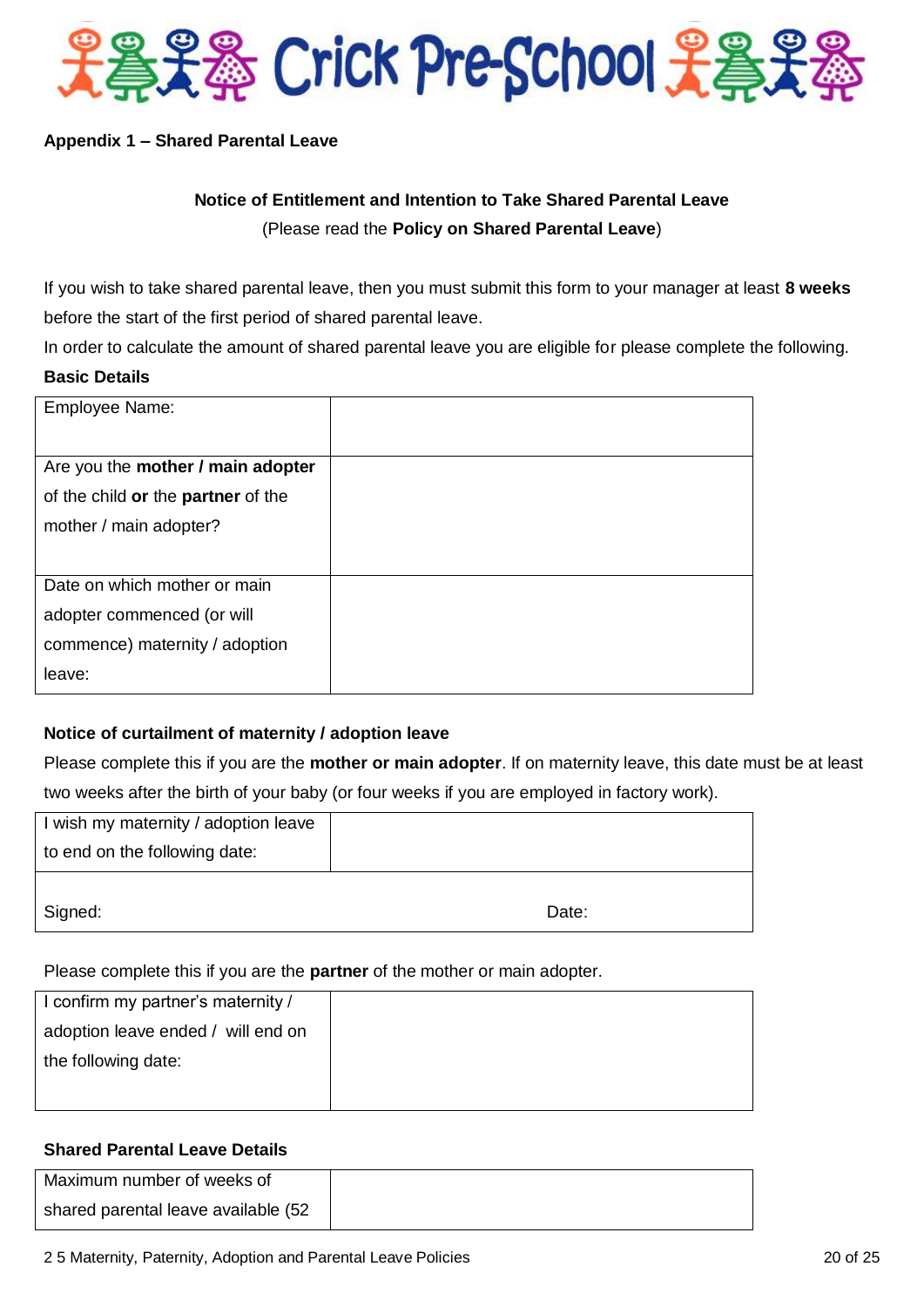

| weeks minus the number of weeks      |  |
|--------------------------------------|--|
| taken according to the above dates)  |  |
| Maximum number of weeks of           |  |
| shared parental pay available (39)   |  |
| weeks minus the number of weeks      |  |
| taken according to the above dates)  |  |
| Number of weeks of shared parental   |  |
| leave / pay you intend to take       |  |
| Number of weeks of shared parental   |  |
| leave / pay the other parent intends |  |
| to take                              |  |

# **Shared Parental Leave and Pay Dates**

| Please detail the start and end dates |  |
|---------------------------------------|--|
| of the shared parental leave/ pay     |  |
| that you intend to take. This should  |  |
| tally with the number of weeks you    |  |
| have indicated above that you will    |  |
| take.                                 |  |
|                                       |  |
|                                       |  |
|                                       |  |
|                                       |  |
|                                       |  |
|                                       |  |
|                                       |  |
|                                       |  |
|                                       |  |
|                                       |  |
|                                       |  |
|                                       |  |
|                                       |  |

The above dates do not constitute a formal binding request at this stage. However if you wish them to do so please indicate "Yes": **Yes / No** If you indicate "No", then please complete appendix 2 - **Notice to Take or Vary a Period of Shared Parental Leave** for each period of shared leave requested.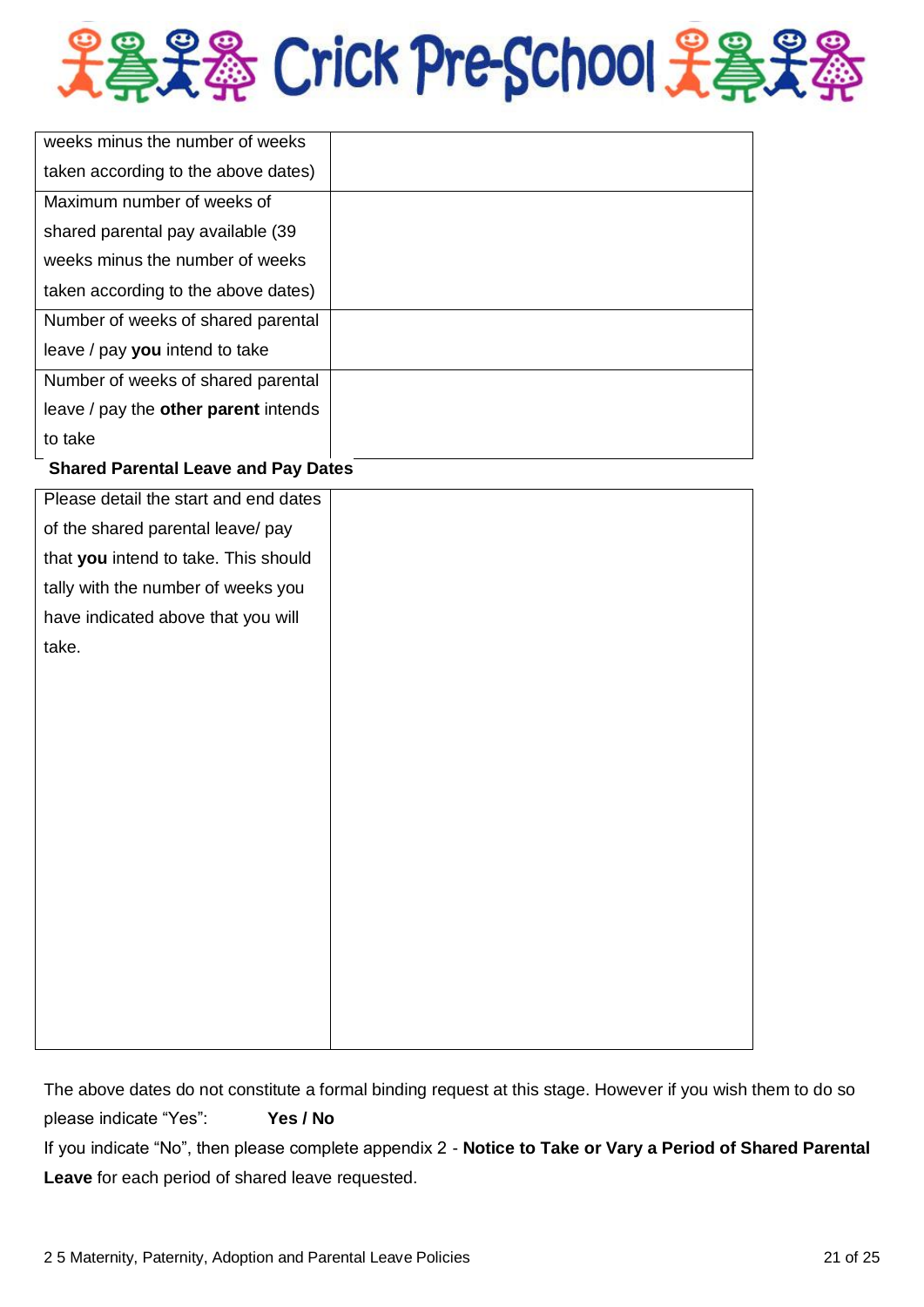

# **Declarations**

# **By the Employee**

Please confirm your eligibility by ticking the appropriate boxes below and signing the form

- $\Box$  I am the mother, father or main adopter of the child and will share the care of the child with my partner named below
- $\Box$  I meet the eligibility criteria for shared parental leave

If appropriate:

- $\Box$  I meet the eligibility criteria for shared parental pay
- I am the mother or main adopter and have completed the **notice of curtailment of maternity / adoption leave** section and understand that this is **binding** subject to certain conditions outlined in the policy
- $\Box$  I consent to you retaining and processing the information contained in this form

Signed: The contract of the contract of the contract of the contract of the contract of the contract of the contract of the contract of the contract of the contract of the contract of the contract of the contract of the co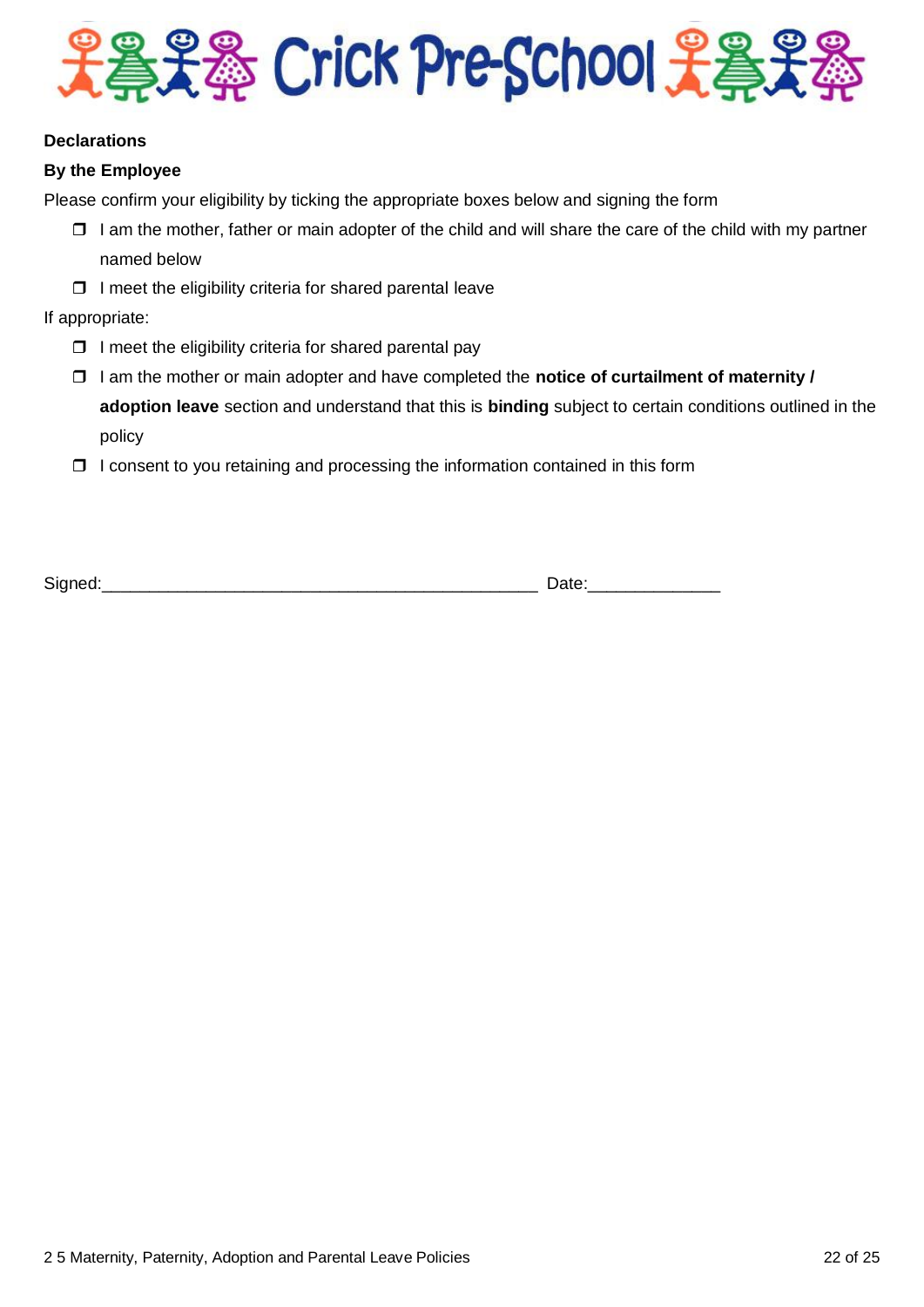

#### **By the Employee's Partner**

| Name                             |  |
|----------------------------------|--|
|                                  |  |
| Address                          |  |
|                                  |  |
|                                  |  |
|                                  |  |
|                                  |  |
|                                  |  |
|                                  |  |
| Name and Address of Employer     |  |
|                                  |  |
|                                  |  |
|                                  |  |
|                                  |  |
|                                  |  |
|                                  |  |
|                                  |  |
| <b>National Insurance Number</b> |  |
|                                  |  |
|                                  |  |
|                                  |  |

I confirm that I meet the following criteria for eligibility for shared parental leave:

- $\Box$  I have worked either directly, for an agency or self-employed, for 26 weeks in the 66 weeks leading up to the due date
- $\Box$  I have earned above the maternity allowance threshold of £30 a week in 13 of the 66 weeks
- $\Box$  I consent to your employee taking shared parental leave and shared parental pay as detailed above
- If appropriate:
	- $\Box$  I am the mother / main adopter and confirm I have curtailed my maternity / adoption leave and pay with my employer (or will have done so by the time your employee takes shared parental leave)
	- $\Box$  I consent to you retaining and processing the information contained in this form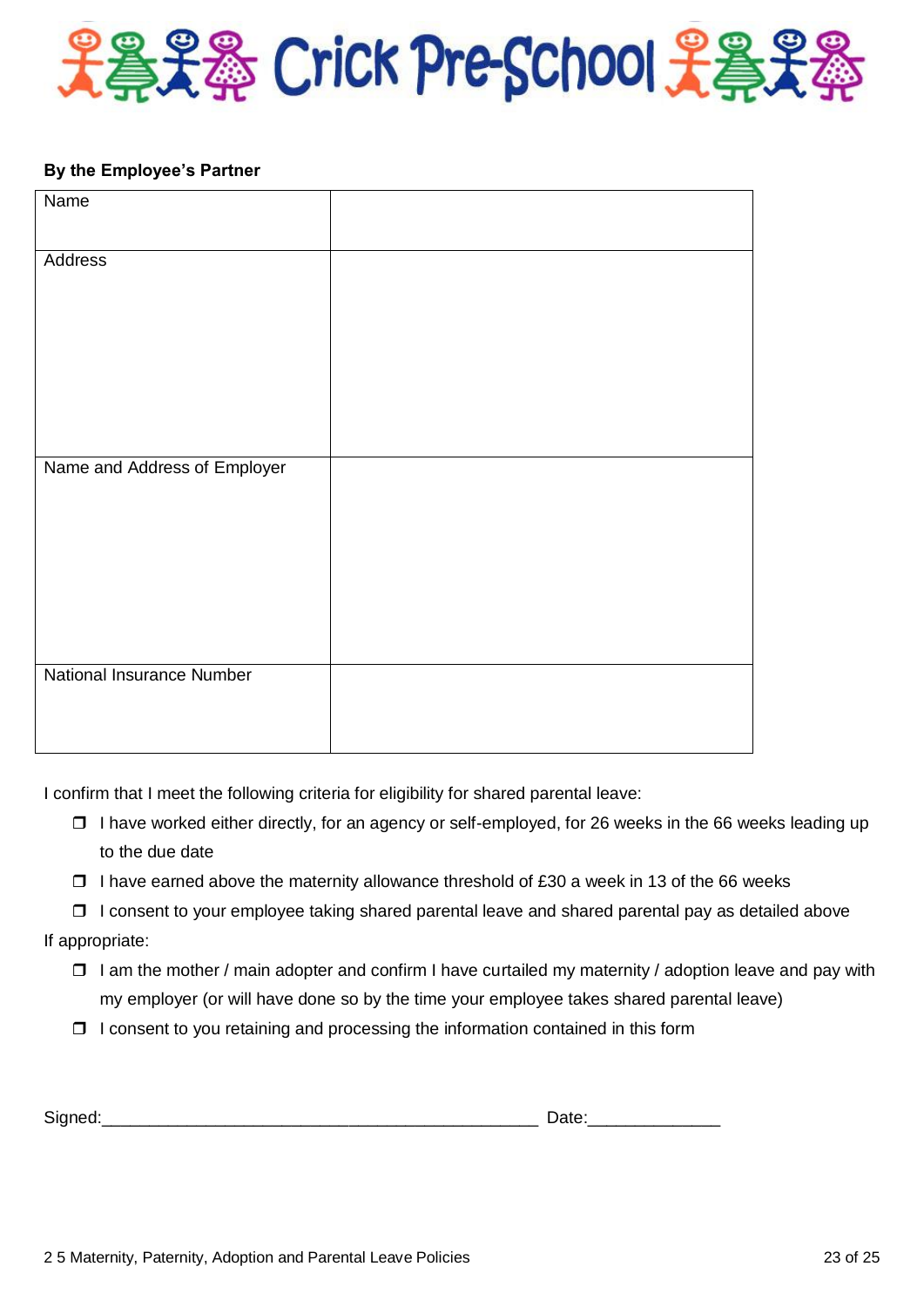

# **Appendix 2 – Shared Parental Leave**

# **Notice to Take or Vary a Period of Shared Parental Leave**

(Please read the **Policy on Maternity, Adoption, Paternity and Parental Leave**)

You should complete this form if you wish to request a period of shared parental leave / pay, or to vary a previously approved period.

You must have previously submitted a **Notice of Entitlement and Intention to Take Shared Parental Leave** (appendix 1) and have had your eligibility for shared parental leave confirmed.

| Name of Employee |  |
|------------------|--|
| Name of Partner  |  |

## **Requested Shared Parental Leave / Pay Dates**

| <b>Start date</b> | <b>End date</b> | <b>Number of weeks</b><br>leave | <b>Number of weeks</b><br>pay (if applicable) |
|-------------------|-----------------|---------------------------------|-----------------------------------------------|
|                   |                 |                                 |                                               |
|                   |                 |                                 |                                               |
|                   |                 |                                 |                                               |

## **Request to Vary Previously Requested Parental Leave / Pay Dates**

| <b>Previously</b>     | <b>Previously</b>   | Detail the change you would like to request |
|-----------------------|---------------------|---------------------------------------------|
| <b>Approved Start</b> | <b>Approved End</b> |                                             |
| date                  | date                |                                             |
|                       |                     |                                             |
|                       |                     |                                             |
|                       |                     |                                             |
|                       |                     |                                             |
|                       |                     |                                             |
|                       |                     |                                             |
|                       |                     |                                             |
|                       |                     |                                             |
|                       |                     |                                             |